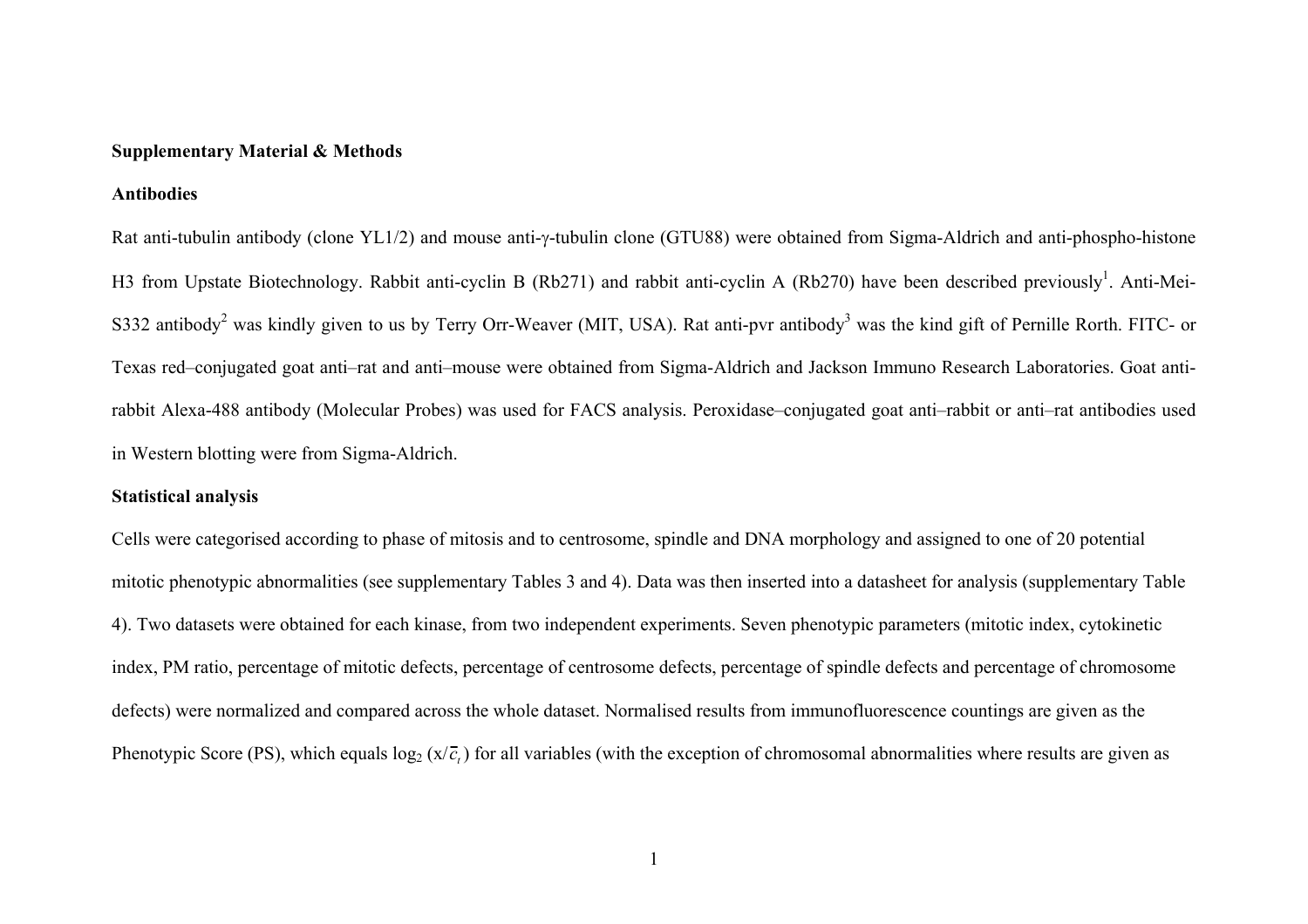$log_2(100-x/100-\bar{c}_t)$ , where x stands for the observed value (relative to total number of cells) and  $\bar{c}_t$  for the mean value of the negative controls (relative to total number of cells) performed in the same experiment (same day). Confidence intervals were generated separately for each of the two repeats of experiments using negative control data only. Since there was a significant effect of the day on which the experiment was performed (due mainly to the age of the cells), we had to devise a specific bootstrap procedure for generating confidence intervals by resampling negative controls within days of experiment. The procedure works as follows: we first sample with replacement a batch of experiments *t*. We then sample with replacement  $n_t$  +1control data values, where  $n_t$  represents the number of controls in batch  $t$ . One control data point is allocated to the numerator; the mean of the remaining  $n_t$  data is computed and allocated to the denominator. The base 2 logarithm of this ratio is then computed. The procedure was repeated 2,000 times in order to produce the distribution that allowed us to compute the upper and lower confidence limits. We defined a "mitotic kinase" when PS values for at least one of the mitotic parameters fell out of the 90% CI in two independent experiments. To describe the strength of the phenotype, phenotypic confidence levels were used: at the extreme, arbitrary values -5 and 5 indicate respectively PS values outside the 99%CI at the lower or higher boundary in both experiments; -4 and 4 indicate PS values outside the 95% CI; -3 and 3 indicate PS values outside the 90 %CI; -2 and 2 indicating PS values outside the 85% CI. "Cluster"<sup>4</sup> and "JavaTreeView"<sup>5</sup> were used in clustering the kinases according to their mitotic phenotypes (Fig. 3d).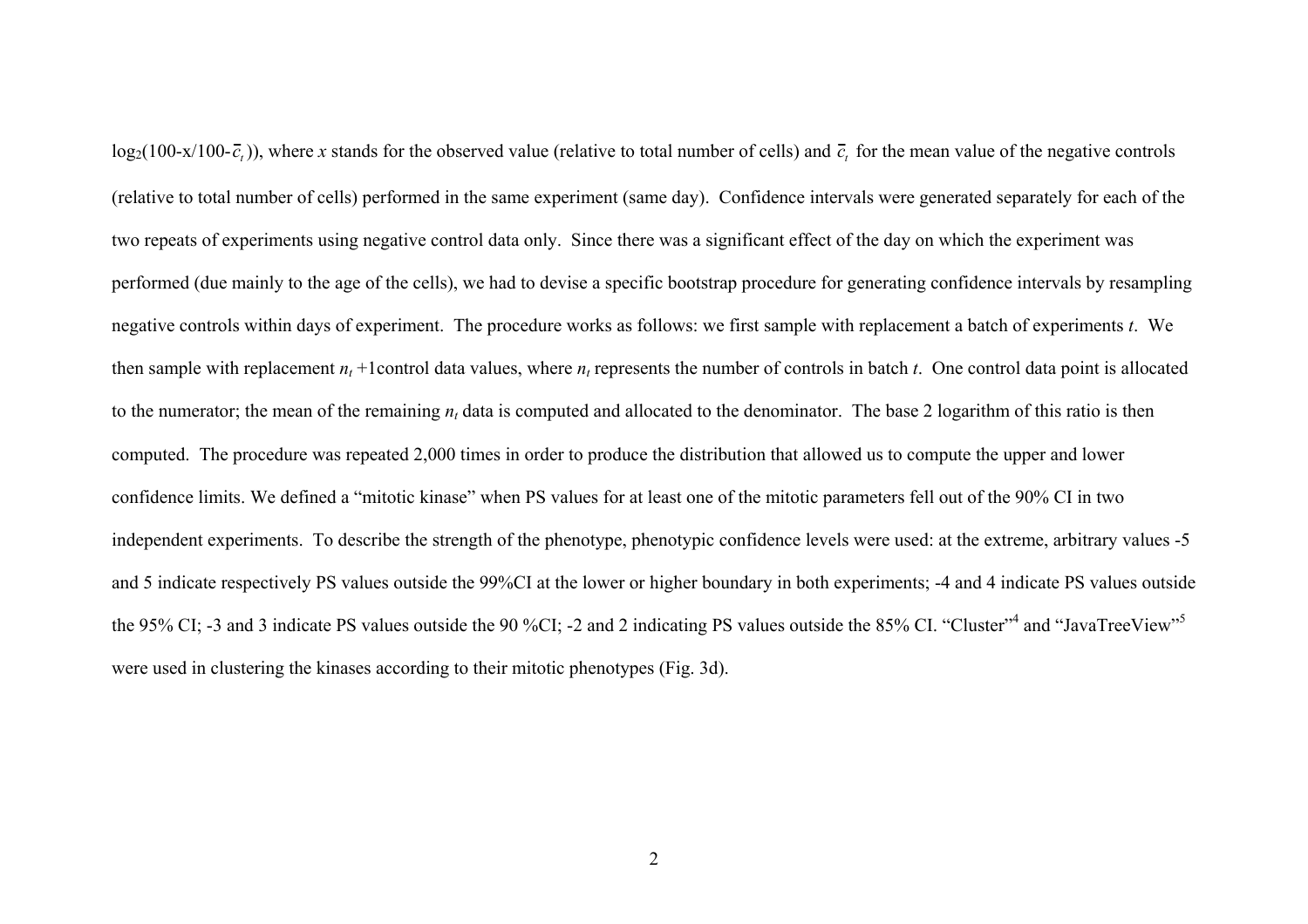**Supplementary Table 1**-List of *Drosophila* protein kinases studied in this work (228) and primers used to synthesize dsRNA. The set of protein kinases was defined based on Morrison *et al*.6, Manning *et al*.7 and annotation in FlyBase, based on homologies with protein kinase catalytic sites<sup>7</sup>. All primers led to the synthesis of a single band of dsRNA. Name (as in FlyBase) and CG number are indicated. Two sets of primers are indicated for genes for which different transcripts exist or in cases where we rechecked the phenotype observed. For the majority of these genes, DNA (with T7 polymerase binding site) amplified with these primers is available from http://www.hgmp.mrc.ac.uk/geneservice/reagents/products/descriptions/Dros\_RNAi.shtml.

| <b>NAME</b>          | $_{\rm CG}$ | <b>FORWARD SEQUENCE</b>                                | REVERSE SEQUENCE                                      |  |
|----------------------|-------------|--------------------------------------------------------|-------------------------------------------------------|--|
| Abl                  | 4032        | TAATACGACTCACTATAGGGAGACACGGGCGATAGTCTGGAGCAGAGT       | TAATACGACTCACTATAGGGAGACGGAATGGGGCTGGCCTTCGGATTT      |  |
| Ack                  |             | 14992 TAATACGACTCACTATAGGGAGATCTACTCGAATTTCAACCAGTCTCT | TAATACGACTCACTATAGGGAGATCATACCAAATACGATTCACCACAC      |  |
| Akt1                 | 4006        | TAATACGACTCACTATAGGGAGATTACATCGGGTCATGCGCTTACGGAACA    | TAATACGACTCACTATAGGGAGACACTTTCTTAACGCCGCTGCTATTA      |  |
| Alk                  | 8250        | TAATACGACTCACTATAGGGAGACATCGAGACGGAGATGCTGTGGAAA       | TAATACGACTCACTATAGGGAGACGAGGTGAATATGCCATCGAGGAAG      |  |
| $a$ PKC              | 10261       | GCTTCTAATACGACTCACTATAGGCTCTCCTTCCACAACGAAAT           | GCTTCTAATACGACTCACTATAGAACCACAAAAAGTATGCACAAA         |  |
| $a$ PKC              | 10261       | TAATACGACTCACTATAGGGAGAGCAGCGCAAGCAACAACAACTA          | TAATACGACTCACTATAGGGAGAGATGGTAAATGGCTAAACAAAACGCTCAAT |  |
| aur                  | 3068        | TAATACGACTCACTATAGGGAGAACGTGCGCATATATCTGATCTTGGA       | TAATACGACTCACTATAGGGAGAATTAAGGACCAGCAGCTTGGAAATG      |  |
| aur                  | 3068        | TAATACGACTCACTATAGGGAGAACGTGCGCATATATCTGATCTTGGA       | TAATACGACTCACTATAGGGAGAATTAAGGACCAGCAGCTTGGAAATG      |  |
| auxillin             | 1107        | GCTTCTAATACGACTCACTATAGACACACAATTGGTCGCTCAAA           | GCTTCTAATACGACTCACTATAGGATTAGGAGCATGTGCCTGTG          |  |
| <b>BABO</b>          | 8224        | TAATACGACTCACTATAGGGAGAACAATGGAACTTGGACACAGTTGTGG      | TAATACGACTCACTATAGGGAGACATCGTAATACGGCAATTGATACTC      |  |
| BcDNA:GH04978        | 7028        | TAATACGACTCACTATAGGGAGACTCGCAGCAGCTGGTTGTCCACACC       | TAATACGACTCACTATAGGGAGACCGCTCTCGTCGCCTGTCTGATTCAAA    |  |
| BcDNA:GH07910        | 2829        | TAATACGACTCACTATAGGGAGACTGCCAGTCAGCGACAACAAGAAGA       | TAATACGACTCACTATAGGGAGATTGTTGCTGCTGTTGCTGCTGGGGAT     |  |
| BcDNA:LD09009        | 6386        | TAATACGACTCACTATAGGGAGACCAACATACTGCTGGGCCTGGAAAA       | TAATACGACTCACTATAGGGAGAGCTGCTGGTCTGTGGCTTCATCTTA      |  |
| <b>BcDNA:LD22679</b> | 1344        | TAATACGACTCACTATAGGGAGATAAGGCCAAGACTTTCTGCTATCTT       | TAATACGACTCACTATAGGGAGAAAATCAGCCATGCACCTTAGTGTTT      |  |
| BcDNA:LD23371        | 8878        | TAATACGACTCACTATAGGGAGATCGACTTCGGCCTGGCGTCTAAGTT       | TAATACGACTCACTATAGGGAGATGTCACACTTGCTGCCATCCACCAC      |  |
| BcDNA:LD28657        | 1098        | TAATACGACTCACTATAGGGAGACAGCTGGACCACCAAAACATTGTCA       | TAATACGACTCACTATAGGGAGATTGATGGCAGTTGACTCGCTGTTAC      |  |
| <b>BEST:CK01209</b>  | 9085        |                                                        | TAATACGACTCACTATAGGGAGACGGCGGCGACAGCGACAGCGAGAGGAAGT  |  |
| <b>BEST:CK01209</b>  | 9085        | TAATACGACTCACTATAGGGAGAATTGGCGAGTGACCCTGCTGGAC         | TAATACGACTCACTATAGGGAGAGGGGGTAACGGGCTCAAAGGGTAG       |  |
| bsk                  | 5680        | TAATACGACTCACTATAGGGAGATTTACACTCAGCAGGAATTATTCAC       | TAATACGACTCACTATAGGGAGATCTGGATCAATGACTAGCATTTTAC      |  |
| ht                   | 1479        | TAATACGACTCACTATAGGGAGACGGACCACTTCAAATATCAGATGTG       | TAATACGACTCACTATAGGGAGAGGAAACTCGGAATTTGTAGGTTTGG      |  |
| Btk29A               | 18355       | TAATACGACTCACTATAGGGAGATTGGATCGGGACAGTTTGGTGTTGT       | TAATACGACTCACTATAGGGAGATCTTAGAGGAGAAGCGCGTGTAGTT      |  |
| ht1                  | 6714        | TAATACGACTCACTATAGGGAGAGTGATATTATTTCGACCGCAACT         | TAATACGACTCACTATAGGGAGAAGCAACTTCAGGGATCGACTCTCATTCAGG |  |
| BubR1                | 7838        | TAATACGACTCACTATAGGGAGAAAAATCCATCATGCCACGCAGAGTT       | TAATACGACTCACTATAGGGAGAGCTCAGAGGTTTCCAATATGGTAGA      |  |
| BubR1                | 7838        | TAATACGACTCACTATAGGGAGACCAGTAGGCGCAATGTAGGTC           | TAATACGACTCACTATAGGGAGATTGCGATGGATAAATGGATGCT         |  |
| Cad96Ca/HD-14        | 10239       | TAATACGACTCACTATAGGGAGACCAGCTGCCCGGTGTTCAATCCAT        | TAATACGACTCACTATAGGGAGACAGAGGCGTCGGCGCACAAGTA         |  |
| Caki                 | 13412       | TAATACGACTCACTATAGGGAGATCTGTTACCTTCAAGATAGTTCCTT       | TAATACGACTCACTATAGGGAGATCGATATCAAGGTGTTCTTAATGTG      |  |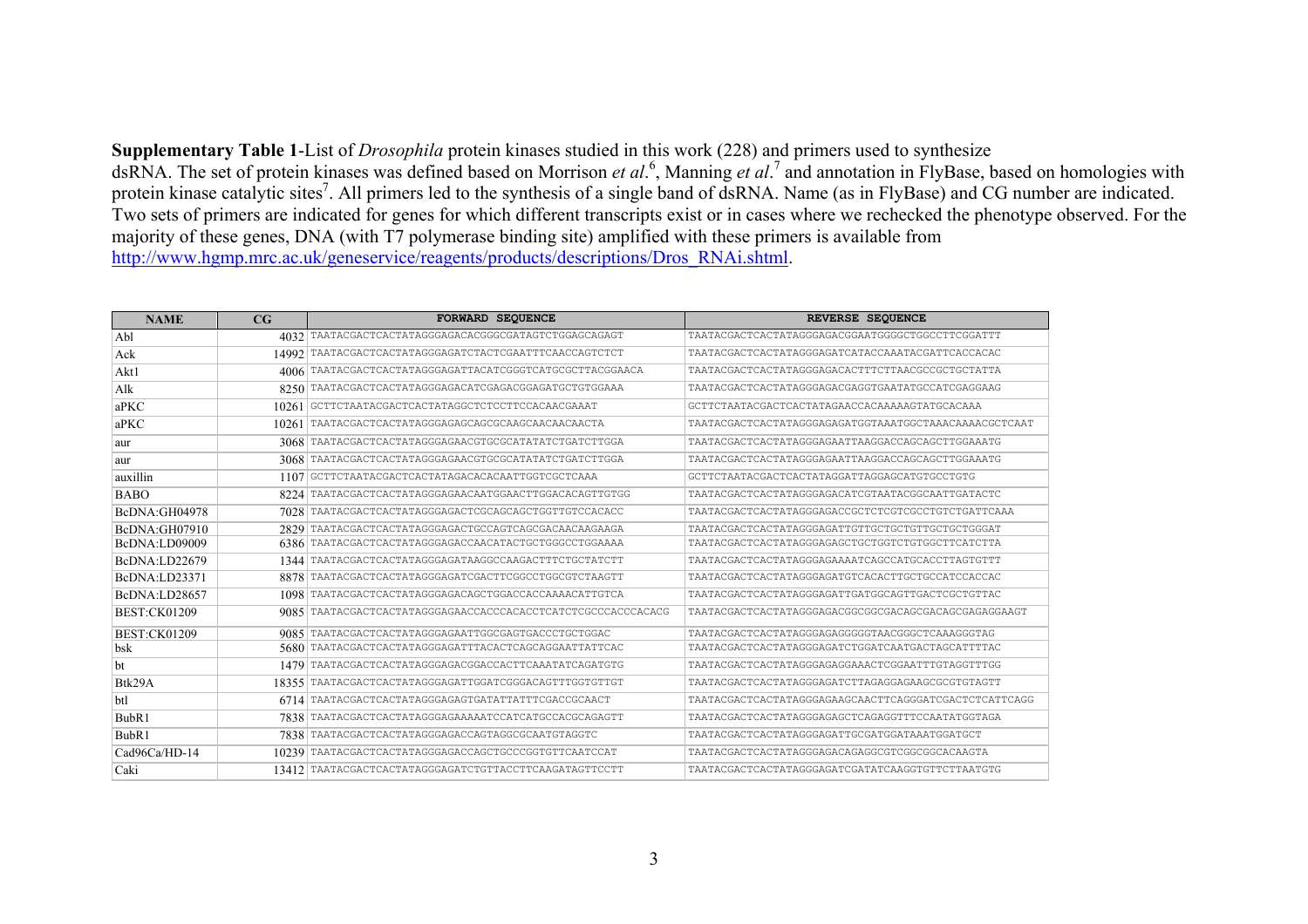| Caki       |       | 13412 TAATACGACTCACTATAGGGAGACGAGGGAATGCTCTACATGGTCTTC   |                                                       |
|------------|-------|----------------------------------------------------------|-------------------------------------------------------|
| CaMKI      |       | 1495 TAATACGACTCACTATAGGGAGATGGTTACTGGTGGAGAACTCTTTGA    | TAATACGACTCACTATAGGGAGATGCTTGCTTGCAAGTATACCTCTTC      |
| CaMKII     |       | 18069 TAATACGACTCACTATAGGGAGAATTACATTGGCGAGCTTTACTTTAC   | TAATACGACTCACTATAGGGAGAAACTTACTTTCCCAACTCTTCTT        |
| cdc2       |       | 5363 TAATACGACTCACTATAGGGAGAAAATTTCGTTGCTTAAGGAGTTGA     | TAATACGACTCACTATAGGGAGAATCGACGGGACAGGAATACC           |
| cdc2c/CDK2 |       | 10498 TAATACGACTCACTATAGGGAGAAAGGATTGTTTACGAGGTTATGAC    | TAATACGACTCACTATAGGGAGATTGTTGCCGGAAATGACTACG          |
| cdc2rk     |       | 1362 TAATACGACTCACTATAGGGAGAAGGATGTCCAGCTTAAAGTCAAACGAT  | TAATACGACTCACTATAGGGAGACCCACCACCACCTCACGCAAGCGGACAATA |
| cdi        | 6027  |                                                          | TAATACGACTCACTATAGGGAGACCAGATGAAAGGGGAGGCGGCCGATGAGTC |
| Cdk4       |       |                                                          | TAATACGACTCACTATAGGGAGAGGGGCAAATCGTCGGAATA            |
| Cdk5       |       | 8203   TAATACGACTCACTATAGGGAGACACTGCGACCAGGACCTCAAGAAGT  | TAATACGACTCACTATAGGGAGACCACGAGGTGATGGCCGGAAAAGAT      |
| Cdk7       |       | 3319 TAATACGACTCACTATAGGGAGATGGTGGACGTTTTCGGTCAACTTTC    | TAATACGACTCACTATAGGGAGACAGTTTGCTCAAATGCGGCCATTCA      |
| Cdk8       |       | 10572 TAATACGACTCACTATAGGGAGACTTTCCGCAGGACAAGGACTGGGAG   | TAATACGACTCACTATAGGGAGATGCTGTTGCTGCTGCTGCTGGTGGT      |
| Cdk9       |       | 5179   TAATACGACTCACTATAGGGAGAAGCTGCCAACGTGCTGATTACCAAG  | TAATACGACTCACTATAGGGAGATGGGCATGGGATCCGTCCAGAAGAA      |
| CG10177    |       | 10177   TAATACGACTCACTATAGGGAGAATGGTGGACTCTTGTAAACGTTGGG | TAATACGACTCACTATAGGGAGAGGATGAAGAGCAAACCAGCAGATTC      |
| CG10522    |       | 10522   TAATACGACTCACTATAGGGAGAAGGAGACGGAATTGCGCCAGAAACT | TAATACGACTCACTATAGGGAGAAGCTCTCTCTTGGGTGGCAAACAGT      |
| CG10522    |       | 10522 TAATACGACTCACTATAGGGAGACGCCGTTCTGGAAATGCAAGGAGTG   | TAATACGACTCACTATAGGGAGAGACGTTTCCAGCACAGGCTTGTGAC      |
| CG10673    |       |                                                          | TAATACGACTCACTATAGGGAGACGTGCTCGAAGATATACGGCTGTTC      |
| CG10738    |       | 10738 TAATACGACTCACTATAGGGAGAGATTTCAAAACCATCCGCACCAAAC   | TAATACGACTCACTATAGGGAGAGGTGACGGATCTTAAACTCTGATAC      |
| CG10951    |       | 10951   TAATACGACTCACTATAGGGAGAATACGCAGCGGAAGCAATCGACTTG | TAATACGACTCACTATAGGGAGAAGTTGATGGCACTGGAGATCTGTTC      |
| CG10967    |       | 10967   TAATACGACTCACTATAGGGAGAAGCGCAAGAGCAGTGTGAGCAGTGA | TAATACGACTCACTATAGGGAGACGCCAGCACAAAGTTCAGCTTGGAC      |
| CG11221    | 11221 | TAATACGACTCACTATAGGGAGAACGTGGAGCTGCCGCTGATGACCTT         | TAATACGACTCACTATAGGGAGAGCTTCACCTTGTGCACCAGCAGACC      |
| CG11228    |       | 11228   TAATACGACTCACTATAGGGAGATGGCTACGACTGTGTGGCAGACATA | TAATACGACTCACTATAGGGAGACACCTTGCTCTGCATGCGCTATCAT      |
| CG11228    |       | 11228 TAATACGACTCACTATAGGGAGAGGCAACCCAGGAAAACGGAATG      | TAATACGACTCACTATAGGGAGAGGAGCAGCTGCCTTGGACA            |
| CG11533    |       | 11533   TAATACGACTCACTATAGGGAGAAAATCAATCATGCCAGCCTTCTTC  | TAATACGACTCACTATAGGGAGACATCTTGACGGACTCCTTAGCCTTGAC    |
| CG11660    | 11660 | TAATACGACTCACTATAGGGAGATTTCTACGGGCAAAGAGGCTAATGT         | TAATACGACTCACTATAGGGAGAAGGAAGTCAAAGGAATGCGGATGAT      |
| CG11859    |       | 11859   TAATACGACTCACTATAGGGAGATGGATCAGGCAGATGAGGAGGATGA | TAATACGACTCACTATAGGGAGAAGACGGAGCTATTGTGCTGGTTGTG      |
| CG11870    |       | 11870   TAATACGACTCACTATAGGGAGAGGAAATTGTGGAAGGCACACCATAC | TAATACGACTCACTATAGGGAGAAAGCAGGAGAATGGACATCGACTCA      |
| CG12069    |       | 12069 TAATACGACTCACTATAGGGAGACACGGTCAACCTGATAGCCTCCTAC   | TAATACGACTCACTATAGGGAGACACCAAATGACGCAGAGCTCCACTG      |
| CG12147    |       | 12147   TAATACGACTCACTATAGGGAGATCATGAGAAGGACCAGCGACAAGAT | TAATACGACTCACTATAGGGAGACCGAAGTCAATCATGTACACCTGAG      |
| CG1227     |       | 1227   TAATACGACTCACTATAGGGAGACAGTCTAATCGACCTTGGGGAAAAC  | TAATACGACTCACTATAGGGAGAATAACTCTGGAGCCCGGTAGACAAT      |
| CG14030    |       | 14030   TAATACGACTCACTATAGGGAGAAGGAGCATAGCGGACCGTACACAAA | TAATACGACTCACTATAGGGAGAGAGTTATCCAAAGCTGTGGCACTGG      |
| CG14163    |       | 14163 TAATACGACTCACTATAGGGAGAAGTGGCAGCGCTGTGGGAATAACG    | TAATACGACTCACTATAGGGAGACACCCGATGCTGCACTGATGGACA       |
| CG14217    |       | 14217 TAATACGACTCACTATAGGGAGAGCTGCGGCACAGAATCATCACCATA   | TAATACGACTCACTATAGGGAGATGACTGCATTGGAGATGGCCTGTTG      |
| CG14305    |       | 14305   TAATACGACTCACTATAGGGAGATCACAAGATCGGCGAGGGGTCTTAT | TAATACGACTCACTATAGGGAGAAAGCAGCTGATCCGCAGTATGTCTC      |
| CG15072    |       | 15072 TAATACGACTCACTATAGGGAGAGCAGTCAGAGATGCAGGAGCAGGAA   | TAATACGACTCACTATAGGGAGAATCGCGCCAGGCATTCCAGCTCAAA      |
| CG17090    |       | 17090   TAATACGACTCACTATAGGGAGAGGCTCAAAGCGAATGTGGCTACCAA | TAATACGACTCACTATAGGGAGACCTGGTGATGATGATGTCCATGACTG     |
| CG17309    |       | 17309 TAATACGACTCACTATAGGGAGACAGACGACGAACCAGCAGCAACAAC   | TAATACGACTCACTATAGGGAGAGGGAAGCATGGTTCATGGCAGTGGT      |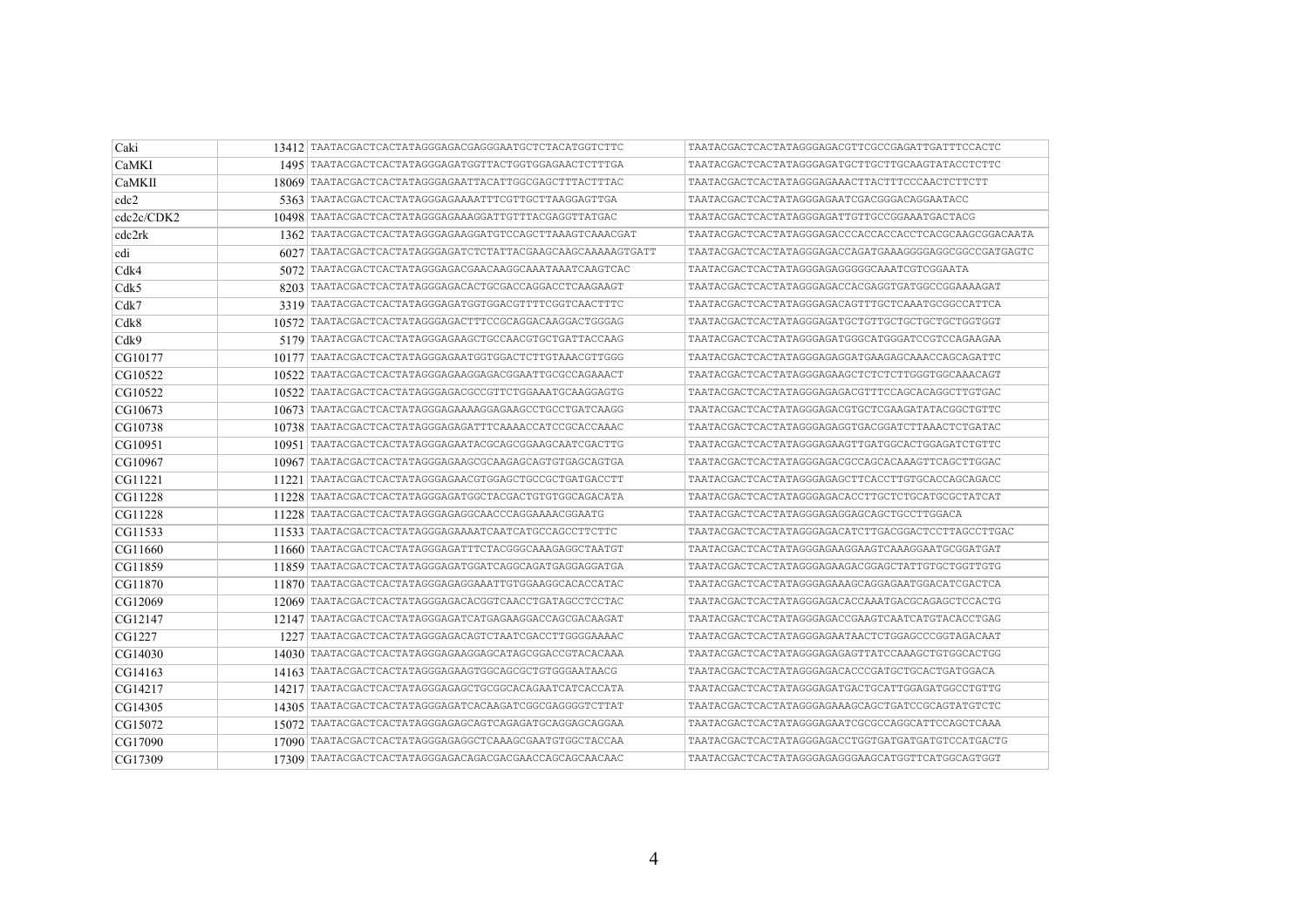| CG17528            |      | 17528 TAATACGACTCACTATAGGGAGATGCGACATCCCCTCAGAGCGTTCCT   | TAATACGACTCACTATAGGGAGAATTTGATTCTTAGTGCCTTTCTTGTCG |
|--------------------|------|----------------------------------------------------------|----------------------------------------------------|
| CG1760             |      | 1760   TAATACGACTCACTATAGGGAGACGTCTGTCAAGGCTCTGGTGAAGAA  | TAATACGACTCACTATAGGGAGATGATCCAGGCTCAAGTTGTTGGTGG   |
| CG17698            |      | 17698 TAATACGACTCACTATAGGGAGACAACATCACCTCTAGATCGAGTTTA   | TAATACGACTCACTATAGGGAGATGAATCAGCTAGAAACGGCACATTT   |
| CG1776             |      | 1776 TAATACGACTCACTATAGGGAGACCAGAGCCAAAGCACCTACGATGAC    | TAATACGACTCACTATAGGGAGAATGCAGCAGCCAATCCTTGGTGGTG   |
| CG18020            |      | 18020 TAATACGACTCACTATAGGGAGATGTACGAGGTGATTGCTCAGAATCC   | TAATACGACTCACTATAGGGAGAATGGGCTTGTCCTGGAAGTACCACT   |
| CG1951             |      | 1951 TAATACGACTCACTATAGGGAGACGGGGTTAAGACACTTAGCTATTTG    | TAATACGACTCACTATAGGGAGACTCTGCAGACACAGTTTCTTGATTC   |
| CG1973             |      | 1973 TAATACGACTCACTATAGGGAGAGCTGGATCTGTTCATCGCGCACTTG    | TAATACGACTCACTATAGGGAGACAAACTGGGATCCTCGGAGACCTTC   |
| CG2049             |      | 2049 TAATACGACTCACTATAGGGAGAGTTATACCACAGTTGGGGAAGCTTTAC  | TAATACGACTCACTATAGGGAGATTCTTCAGTGCCTTAATAGCGTAGTA  |
| CG2309             |      | 2309 TAATACGACTCACTATAGGGAGAAAGAGCTGGACCAAACTGTGGAAAG    | TAATACGACTCACTATAGGGAGATCATCATAGATGCGTCTCGAGGAGA   |
| CG2577             |      | 2577 TAATACGACTCACTATAGGGAGAGCGCAAGATCGGCTGTGGATCCTTC    | TAATACGACTCACTATAGGGAGACCAATGGAGGCGTACCTGGCTGTTC   |
| CG2905             |      | 2905 TAATACGACTCACTATAGGGAGAGATAAAGTTCTTGCTACAGTGGAAA    | TAATACGACTCACTATAGGGAGAAAAGGTAAAGCATTTGAATCAGGAG   |
| CG3105             |      | 3105   TAATACGACTCACTATAGGGAGATGTGACGCTTTACGTTCTGATGTTT  | TAATACGACTCACTATAGGGAGATCGCGTAAAGAGTGTCCATTTTGTT   |
| CG3216             |      | 3216 TAATACGACTCACTATAGGGAGATCTACCAAATCCTGCCGCGTCCTGT    | TAATACGACTCACTATAGGGAGAGGTGGCCGAGGACACATGTATCTTG   |
| CG3277             |      | 3277 TAATACGACTCACTATAGGGAGAGATTGTGCTGATTCTCCTGCTGGTGCTA | TAATACGACTCACTATAGGGAGAAAGAACATTGTACGAAGTGCCTAAAAG |
| CG3608             |      | 3608   TAATACGACTCACTATAGGGAGATCGCTTGGGAGGTGGATTTGAAC    | TAATACGACTCACTATAGGGAGAGCGTGCGCAGCGTGGACTC         |
| CG4041             | 4041 | TAATACGACTCACTATAGGGAGAGGTCGCTGGCCCTGGTAATGGTGGAG        | TAATACGACTCACTATAGGGAGAGCGGCGAGTGGAGCAGGGGAAAGTAGA |
| CG4224             |      | 4224 TAATACGACTCACTATAGGGAGAGGAGGATCGGTTGAAGCTAAGGATA    | TAATACGACTCACTATAGGGAGAGAACTGGAGCTGATCTTGCGTTTCA   |
| CG4523             |      | 4523   TAATACGACTCACTATAGGGAGAAAACATCAACAGCTCTGTGGACAGT  | TAATACGACTCACTATAGGGAGACTGCAGCTCGATTAGCACATTATCA   |
| CG4527             | 4527 | TAATACGACTCACTATAGGGAGAATAATACGGCATCTGGCAGTCATAG         | TAATACGACTCACTATAGGGAGATCCTTGGTAAGACCTTGAGCATTTG   |
| CG4549             |      | 4549 TAATACGACTCACTATAGGGAGAGGTCACACCAGTCTTTGCGCTCTAC    | TAATACGACTCACTATAGGGAGACCATGGCCTGCACTAGATTCTGGGT   |
| CG4588             |      | 4588   TAATACGACTCACTATAGGGAGAAAAATGGTTTGGATCTGCTGGAGGA  | TAATACGACTCACTATAGGGAGACAATCCGAAGAGCTGCGAAATGTTG   |
| CG4629             | 4629 | TAATACGACTCACTATAGGGAGAGTGCCGATCTGATGCAGTGGGAGAT         | TAATACGACTCACTATAGGGAGATAGCTGGCTCAGATCCTCGGTGTTC   |
| CG4839             | 4839 | TAATACGACTCACTATAGGGAGACGGGATGCAAAGGACACTGGAGATG         | TAATACGACTCACTATAGGGAGACAACGGCGGTGCTGGCGGTATGTTA   |
| CG4945             | 4945 | TAATACGACTCACTATAGGGAGAGAGCCCAAAGGAGATTAACAGCACCCT       | TAATACGACTCACTATAGGGAGATCATCGCCGAAAGAAGGAGCTCTTG   |
| CG5169             | 5169 | TAATACGACTCACTATAGGGAGAAGAAGCTGATGCAGACCACACACTC         | TAATACGACTCACTATAGGGAGAGCGCGGCGTTATTTGCATGGAATGA   |
| CG5483             |      | 5483   TAATACGACTCACTATAGGGAGATGAACTCTTTCTACAAGACAACCAG  | TAATACGACTCACTATAGGGAGAGCAGACTGTTGTATGACATATTCAG   |
| CG5790             |      | 5790 TAATACGACTCACTATAGGGAGACGATTTCGGATTGGCTCAAAGGATA    | TAATACGACTCACTATAGGGAGAGACCAGAGAGCAAAGAGAGCATTAT   |
| CG6114             |      | 6114 TAATACGACTCACTATAGGGAGAGGGTCACAGCTGGCGGCAAAGGGGA    | TAATACGACTCACTATAGGGAGACGGAGAGTTGCAGCGCGTGGGACTG   |
| <b>CG6498/MAST</b> |      | 6498 GCTTCTAATACGACTCACTATAGGTGTACGGCACACCCGAGTA         | GCTTCTAATACGACTCACTATAGAGACGATCCCGTGGATTCTG        |
| CG6535             |      |                                                          | TAATACGACTCACTATAGGGAGATCTGATTTAGCTGCTGCTCATCCAA   |
| CG6800             |      | 6800 GCTTCTAATACGACTCACTATAGTCCTGACCTAACTGGTCTCTCC       | GCTTCTAATACGACTCACTATAGCATATCCACTCCGGTTCCATA       |
| CG7094             |      | 7094 TAATACGACTCACTATAGGGAGAACCAGCTGCTAATGCGAATTGAGTG    | TAATACGACTCACTATAGGGAGAGCGGAAAAGTATGCGGAATATCTGG   |
| CG7097             |      | 7097 TAATACGACTCACTATAGGGAGACACATCAGGCGGCACAGCAGGAACA    | TAATACGACTCACTATAGGGAGAAGCTGATGACGCAGAGGACGAGATG   |
| CG7125             | 7125 | GCTTCTAATACGACTCACTATAGCCTCATCTGGACACGTAGAGC             |                                                    |
| CG7156             |      | 7156 TAATACGACTCACTATAGGGAGAAGAGATTCGATGCGGCAGTCATCCA    | TAATACGACTCACTATAGGGAGATGACTGAACTCTAGAGCCGCCTCAT   |
| CG7177             |      | 7177   TAATACGACTCACTATAGGGAGAGACGAAGATATCGGTATACGAGTGG  | TAATACGACTCACTATAGGGAGATGGATAGAGCCAGGCTTGTTTCTGA   |
| CG7236             |      | 7236   TAATACGACTCACTATAGGGAGACTGACCAAACAGATCTGCTACCAGA  | TAATACGACTCACTATAGGGAGATGTCCAGGCACTTCTTGAGAAAGTC   |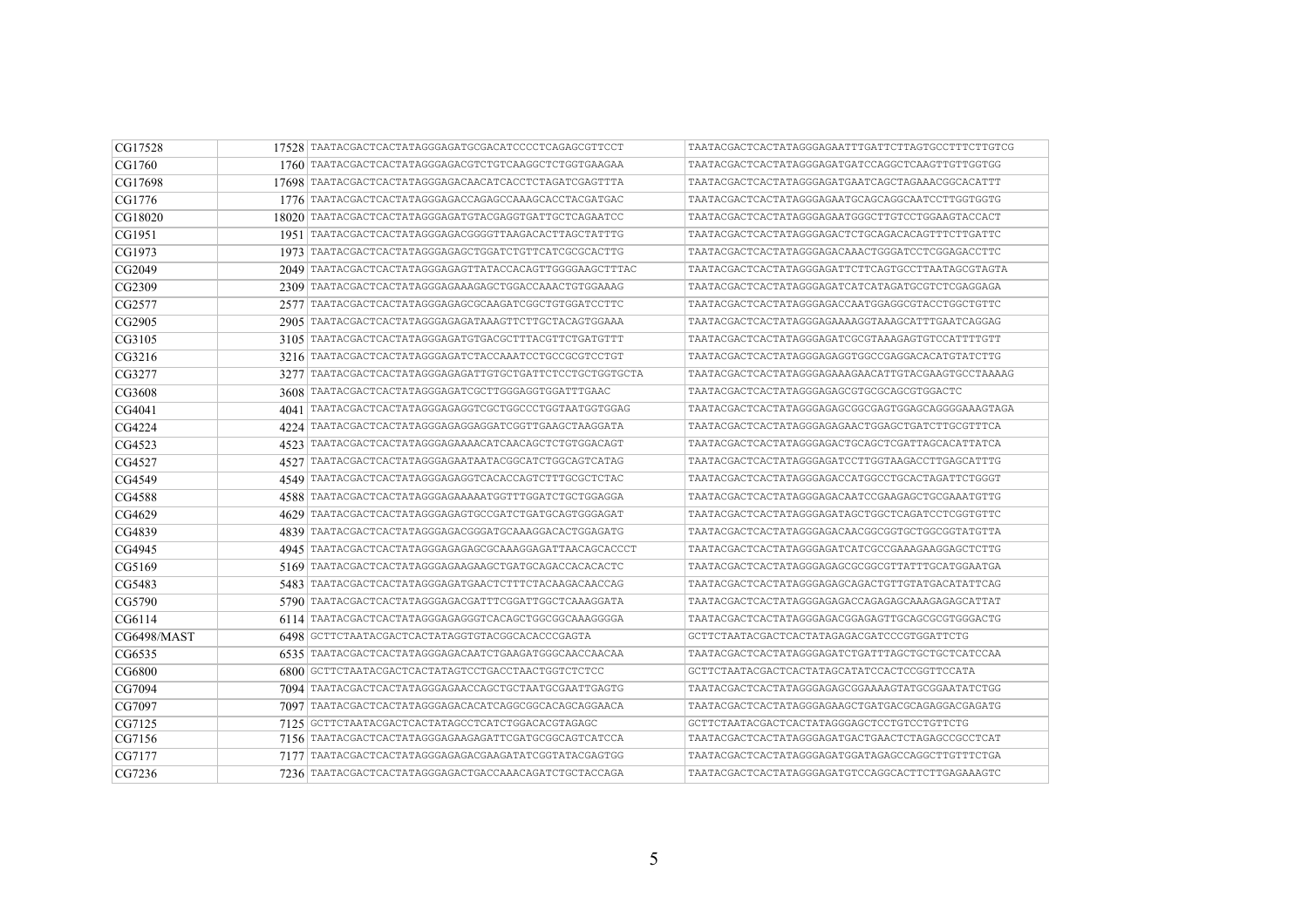| CG7597    | 7597 TAATACGACTCACTATAGGGAGAGGCAGAAGGCGCTGAAGGAAATCAT    | TAATACGACTCACTATAGGGAGAGGAAGATTGAGCACGCTCTTGTTGG      |
|-----------|----------------------------------------------------------|-------------------------------------------------------|
| CG7616    | 7616 TAATACGACTCACTATAGGGAGAGGCCTGGCTTACGATGGGATAGTAA    | TAATACGACTCACTATAGGGAGAGTGCCTAGGTCGCTGATGAATCTCT      |
| CG7643    | 7643   TAATACGACTCACTATAGGGAGAAAGCCGGATGCAGACTTCATTACCC  | TAATACGACTCACTATAGGGAGAACCACCTTCAGGGCGAACTCATTTC      |
| CG7643    | 7643 TAATACGACTCACTATAGGGAGATAACAAACAGCAACAGCAACATAAC    | TAATACGACTCACTATAGGGAGACGTCTTCGAGGTGGAGGGTAA          |
| CG8173    | 8173   TAATACGACTCACTATAGGGAGACGCACCGGAGGTCATAGACGAAGTG  | TAATACGACTCACTATAGGGAGATGGCCGCTGGACGATCCTCGCTGAGA     |
| CG8485    | 8485 TAATACGACTCACTATAGGGAGAAACAGGAAATTCCACGAATAGAAGG    | TAATACGACTCACTATAGGGAGAAGCATTTAGAGCCGGTAACGTGTAT      |
| CG8565    | 8565   TAATACGACTCACTATAGGGAGACCAGCATGCCGTTCGAAATGAAACA  | TAATACGACTCACTATAGGGAGACACCTGCTGGGCAATTTGCTTGATA      |
| CG8655    | 8655 TAATACGACTCACTATAGGGAGAAAATTGCGCTGGATGCTGGTTTGGG    | TAATACGACTCACTATAGGGAGACAGTGGTCTGATCTGGGTACTTGAG      |
| CG8726    | 8726 TAATACGACTCACTATAGGGAGAACGTGGTCGCTGGGTGGAAGTATGG    | TAATACGACTCACTATAGGGAGAATGAAAAATGGCCGGTAAAACGCTGGAACG |
| CG8767    | 8767   TAATACGACTCACTATAGGGAGATGCAATTCCTCGAAGATCAAAGTGAA | TAATACGACTCACTATAGGGAGAGGACTATCAAAGTGGAGTGCTAATC      |
| CG8789    | 8789   TAATACGACTCACTATAGGGAGAAGAACCGAAAGGTGCAGCTGGTGGA  | TAATACGACTCACTATAGGGAGACTCTCACGCAATTCAAGAGGAGAGG      |
| CG8866    | 8866   TAATACGACTCACTATAGGGAGACTCTGGAGCATCGGGGTCATCCTCT  | TAATACGACTCACTATAGGGAGAGCCTGCCGTTGACGTTCAGCCAACA      |
| CG9222    | 9222 TAATACGACTCACTATAGGGAGAATTCTTGAGGAGCATGGCATCATAC    | TAATACGACTCACTATAGGGAGAGAAGGTTTTCGAGAGTATCACTTGG      |
| CG9374    | 9374   TAATACGACTCACTATAGGGAGAGACGCTGGACATGGGTAATATGTTC  | TAATACGACTCACTATAGGGAGATTTGATCCAGGGAGAGCAGCAGGTT      |
| CG9374    | 9374   TAATACGACTCACTATAGGGAGAGTCAAGGCAGCACCATCATCAT     | TAATACGACTCACTATAGGGAGATGCAGCCCGCCGACACAGTA           |
| CG9746    | 9746 TAATACGACTCACTATAGGGAGAAAACAGAAGATCTGCCACGGGGACA    | TAATACGACTCACTATAGGGAGATCCAAGTAATCCTCGGCGCTCTTTC      |
| CG9783    | 9783 TAATACGACTCACTATAGGGAGAACAACCACTACAAATGCCTCAGTCC    | TAATACGACTCACTATAGGGAGATGATGGCGGACTGCGGTTTAGATTG      |
| CG9962    | 9962 TAATACGACTCACTATAGGGAGAATCTACGAGGCCAAGCACATGGGGT    | TAATACGACTCACTATAGGGAGACCGCCGGGACTGCACTTTACAACAA      |
| CkIalpha  | 2028   TAATACGACTCACTATAGGGAGACGTCACCATGGCAAGGAAAAGAACT  | TAATACGACTCACTATAGGGAGAGCGTGGACATCTTCTTTTCGGAGAT      |
| CkIIalpha | 17520 TAATACGACTCACTATAGGGAGACAATCAAGACGATTATCAGTTGGTC   | TAATACGACTCACTATAGGGAGACCAGTAATTCGGGACCTTTAAAGTA      |
| CkIIalpha | 17520 TAATACGACTCACTATAGGGAGAATTAGGCCGTGGAAAGTATT        | TAATACGACTCACTATAGGGAGACGAAGCCACACGAACATTAT           |
| dco       | 2048 TAATACGACTCACTATAGGGAGACGGATAACTTCCTCATGGGTCTTGG    | TAATACGACTCACTATAGGGAGAAGGTCCGCCAAACTTAAGCAGGTTC      |
| Ddr       | 11573 TAATACGACTCACTATAGGGAGACCGGACATTGTGTGCCAGGACTATG   | TAATACGACTCACTATAGGGAGACGCACAAATGCAGCTCACCAAATAC      |
| Ddr       |                                                          | TAATACGACTCACTATAGGGAGAAATTGCCTTTTCCACACCATAGTT       |
| Ddr       | 9490   TAATACGACTCACTATAGGGAGAGAATTTCACACTAAGCCATACAAG   | TAATACGACTCACTATAGGGAGACTCTCCCAAGCCATCCAG             |
| dnt       | 17559   TAATACGACTCACTATAGGGAGAGACCGGCGATCAATGTGTCACACAG | TAATACGACTCACTATAGGGAGAACTGGAACTTTCCGTGGCAAGGAGG      |
| Doa       | 1658 TAATACGACTCACTATAGGGAGAGGCAGCACAAATACCGCTACAGGGA    | TAATACGACTCACTATAGGGAGATTGGTCCAGCGGGTATGGCTCATAG      |
| drl       | 10758   TAATACGACTCACTATAGGGAGACACGAGGAGTACGACGACGATGACT | TAATACGACTCACTATAGGGAGATCAGCTCTTGGAGACGGCGGTTGAA      |
| $Drl-2$   | 3915   TAATACGACTCACTATAGGGAGACGGGAATCGAGCACAGCATTGAGTA  | TAATACGACTCACTATAGGGAGACTTCGTCCTGTGCTTACACTTCCAC      |
| $Drl-2$   | 12463 GCTTCTAATACGACTCACTATAGCCTTGACGAAGAGTCCTATGTG      | GCTTCTAATACGACTCACTATAGCCAAGTAATTGGTAAGCTCGAA         |
| Dsor1     | 15793 TAATACGACTCACTATAGGGAGAGCTGTCCGACGAGGATCTGGAGAAG   | TAATACGACTCACTATAGGGAGAAGCTACGGGTGCCCACAAAGGAGTT      |
| EG:22E5.8 | 4290   TAATACGACTCACTATAGGGAGATCGCTGTTCCATTCAGGCCACCAAG  | TAATACGACTCACTATAGGGAGAAGGCACCTGGTCCGATTGGCTGATG      |
| Egfr      | 10079 TAATACGACTCACTATAGGGAGAGGCCATTAAGGAGCTGCTCAAGTCC   | TAATACGACTCACTATAGGGAGACTGGCCAAAGGTCAGCAGTTCCCAA      |
| Eip63E    | 10579   TAATACGACTCACTATAGGGAGACTACAATTCGGAGGAATACTTGGAC | TAATACGACTCACTATAGGGAGATGACGATGTTGCTGTGTTTCAGTTC      |
| Eph       | 1511   TAATACGACTCACTATAGGGAGAGGTAACGACATACACTGTGCAGATA  | TAATACGACTCACTATAGGGAGACTGAACCAACGGATTGAAGAGTTTG      |
| Fak56D    | 10023 TAATACGACTCACTATAGGGAGATCATCCACGTGCATATGCCGAACAA   | TAATACGACTCACTATAGGGAGAGAAATAATGACGAATGCCCAGACAG      |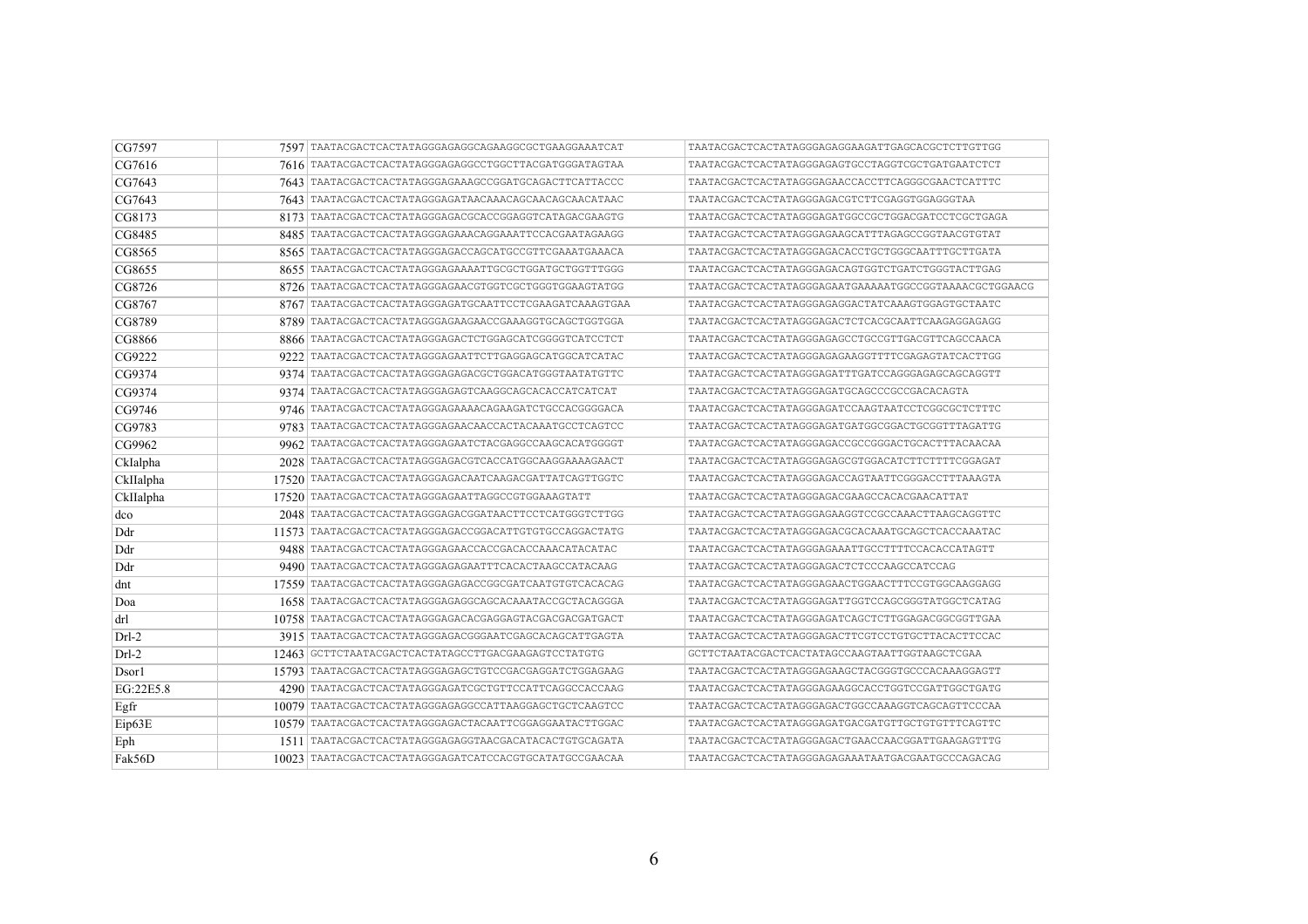| for              | 10033 TAATACGACTCACTATAGGGAGACGTTCAGCAGAAGTGTGGTCAGGTC      | TAATACGACTCACTATAGGGAGACCGTCCGCTGGCAGTTGTACAGGAT     |
|------------------|-------------------------------------------------------------|------------------------------------------------------|
| for              |                                                             | TAATACGACTCACTATAGGGAGAAAGGCTTCGGGGATCCTGGTTCAAT     |
| Fps85D           | 8874 TAATACGACTCACTATAGGGAGACAATAGCAATCACAGTGCCTCACAG       | TAATACGACTCACTATAGGGAGAGCACGCAATAGCAGTGATCCTTCAT     |
| Fps85D           | 8874 TAATACGACTCACTATAGGGAGATACAAGGCCAAACTGAAGTCCACCA       | TAATACGACTCACTATAGGGAGACATCAGTATGCCATAGGACCACACA     |
| fray             | 7693 TAATACGACTCACTATAGGGAGAATTAAGCGCATCAACCTGGAGAAGT       | TAATACGACTCACTATAGGGAGACCAAATGTCCGCCTTAAAGTCATAG     |
| fray             | 7693 TAATACGACTCACTATAGGGAGAACCCGCCAATCTGTCTAGCAATAATGT     | TAATACGACTCACTATAGGGAGACTTCCTTCAGTACCGTGGCAATGG      |
| fs(1)h           | 2252 TAATACGACTCACTATAGGGAGACGGGCTGACGGACAATTTCTTGAT        | TAATACGACTCACTATAGGGAGACTGTTGGTGGTGTTGCTGCTGATGT     |
| fu               | 6551 TAATACGACTCACTATAGGGAGAGCATATCCTGGACGCAGCTGTTGTG       | TAATACGACTCACTATAGGGAGAACTGGCGTACGGTTGGAGCGACTAT     |
| Gcn <sub>2</sub> | 1609   TAATACGACTCACTATAGGGAGAAGAGCGACGAGGTGCTGGAACACAC     | TAATACGACTCACTATAGGGAGATCGCGTAATCGGGGCAGTTCACTGG     |
| gek              | 4012   TAATACGACTCACTATAGGGAGAGCAACAAACACAGGAAAGGCTGAAG     | TAATACGACTCACTATAGGGAGAGGATATGAGGTCCGATCTGGTTTGA     |
| gish             | 6963 GCTTCTAATACGACTCACTATAGGCATATACCATATCGGGAGCAT          | GCTTCTAATACGACTCACTATAGCTCGTTTCGTATCACCGATTTT        |
| gish             | 6963 TAATACGACTCACTATAGGGAGAACTTGTTACTAATCGATTTCCGTTCTCTTTC | TAATACGACTCACTATAGGGAGACGTAGTGCGTTCTGGATCCTCTGTTATTT |
| Gprk2            | 17998 GCTTCTAATACGACTCACTATAGAGCTCTCAAACTCCCG<br>GAA C      | GCTTCTAATACGACTCACTATAGCAGCGACATCAATCAC<br>AAG AA    |
| grp              | 17161   TAATACGACTCACTATAGGGAGACAGCGACGATGACTTCAATGTCAGA    | TAATACGACTCACTATAGGGAGATGGGTCCTTTAAGCACGATATCCTC     |
| GSK3b            | 31003   TAATACGACTCACTATAGGGAGAAACCACTTCGCAGCAGAGA          | TAATACGACTCACTATAGGGAGAATCCCGATGGTGAAGGTGT           |
| gwl              | 7719   TAATACGACTCACTATAGGGAGAGAAGCTTACTGATTTTGGGTTGAG      | TAATACGACTCACTATAGGGAGACGTTTGTAGTGCAGGTATGAGTAA      |
| gwl              | 7719   TAATACGACTCACTATAGGGAGAGCGATAGCAAGATATCTGGTGTTTC     | TAATACGACTCACTATAGGGAGAGCTTAGGTTGTCCACATTCTTCTCA     |
| Gyc32E           | 6275   TAATACGACTCACTATAGGGAGAGCGTGATTATGCGTCCAACGTGATA     | TAATACGACTCACTATAGGGAGACTGTCAGCCAGCATCTGAAGATTGA     |
| Gyc76C           | 8742   TAATACGACTCACTATAGGGAGAACAGGCCTCGCTTAGCACGCTGAAT     | TAATACGACTCACTATAGGGAGAGGAAAGCTGCCTGAATAGCGGAGAG     |
| hep              | 4353   TAATACGACTCACTATAGGGAGAGAGCTGATGTCCATGTGCTTTGACA     | TAATACGACTCACTATAGGGAGACTGATGGTTCTTTGTGAGGCACTTG     |
| hop              | 1594   TAATACGACTCACTATAGGGAGAAGATTCGCTATCCGGAGCACAAGGA     | TAATACGACTCACTATAGGGAGACGTGTGGAAAGACTCGCACATAGAC     |
| htl              | 7223 TAATACGACTCACTATAGGGAGATCTGCGAGTGGTGCGAAGTCTTCAC       | TAATACGACTCACTATAGGGAGACCGCACCAAGCTGGCAATGTCATCA     |
| ial              | 6620 TAATACGACTCACTATAGGGAGATGTTCAAAGAGGAGCTGCGCAAGGG       | TAATACGACTCACTATAGGGAGACTCCATGCGCCGGATCTTGCTGTAG     |
| ik2              | 2615 TAATACGACTCACTATAGGGAGAGGGCAAACCATATACAAGCTTACTG       | TAATACGACTCACTATAGGGAGAAACTAGTCCGATTGGTGAAGAACAC     |
| Ilk              | 10504 TAATACGACTCACTATAGGGAGAGATAAAAGAGCGCAGCGATGTGAAT      | TAATACGACTCACTATAGGGAGAGGCGAATTGCATGCTCCAATAATAG     |
| inaC             |                                                             | TAATACGACTCACTATAGGGAGAGTCCGCACTCGTCGCAGAATGT        |
| InR              | 18402   TAATACGACTCACTATAGGGAGAACTCCTGATGGGCAGACTGTAATGG    | TAATACGACTCACTATAGGGAGACACTGGGTGACTTGTCAAGTTGGTG     |
| ird5             | 4201   GCTTCTAATACGACTCACTATAGTCTGCAATGGTGCGATAATTT         | GCTTCTAATACGACTCACTATAGCCTTTCTGCCTCTTCGATAGC         |
| ire-1            | 4583 GCTTCTAATACGACTCACTATAGTCAGGAGAATGTTCAGGTTCC           | GCTTCTAATACGACTCACTATAGATATTCCTTGGCCAGCTCAG          |
| JIL 1            | 6297 GCTTCTAATACGACTCACTATAGTCGAGTGTAACGGAAATCGAC           |                                                      |
| KP78a            | 6715   TAATACGACTCACTATAGGGAGAATGCCAGGGTGATCTTCCGACAGTT     |                                                      |
| KP78b            | 17216 TAATACGACTCACTATAGGGAGATTGGTGTCTGCTATTGAATACTGTC      | TAATACGACTCACTATAGGGAGACGATTTACATCATGCAGATCCATAG     |
| ksr              | 2899 TAATACGACTCACTATAGGGAGAATGGGCTACCTGCACGCAAGGGAGA       |                                                      |
| lic.             | 12244 TAATACGACTCACTATAGGGAGAGGACCTTTGACATCGATGCAGATAG      | TAATACGACTCACTATAGGGAGAGGCATCAATGGTTTTGGCAATGGAG     |
| LIMK1            | 1848 GCTTCTAATACGACTCACTATAGCATTGTCGGGGTCAACTACTG           | GCTTCTAATACGACTCACTATAGGTCCTTGGGTATCTCGACCAG         |
| Lk6              | 17342 TAATACGACTCACTATAGGGAGAAAGATGATGAGGATGGAGAGAATGA      | TAATACGACTCACTATAGGGAGAGTGTTGTAGTCATAACTGGTGTTTG     |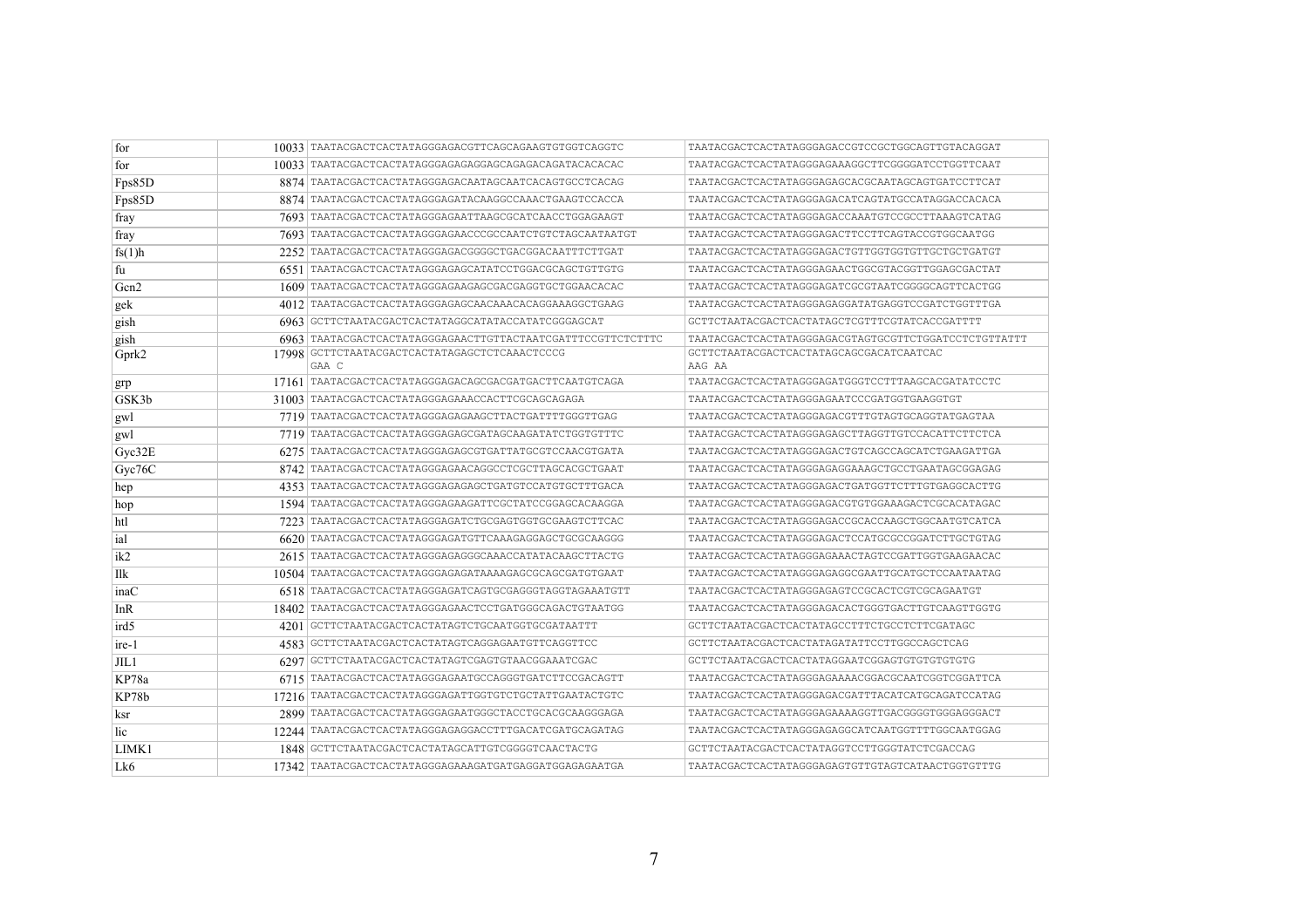| lok              | 10895 TAATACGACTCACTATAGGGAGACTGCGAACTTACCAATCCAGTTTAT     | TAATACGACTCACTATAGGGAGATCGCTAAGTAGTTTGTTGCTGATGA      |
|------------------|------------------------------------------------------------|-------------------------------------------------------|
| MAPk-Ak2         | 3086 TAATACGACTCACTATAGGGAGACCACTGACGGACGACTACGTGACCT      | TAATACGACTCACTATAGGGAGAGCAGCGTGTAACTGGTGAATGTCTC      |
| mbt              | 18582 TAATACGACTCACTATAGGGAGAGCCAGATCCAATTCGCTGCGGAGTT     | TAATACGACTCACTATAGGGAGATTGGTGATGGTGCGGATGCGGATGA      |
| mbt              |                                                            | TAATACGACTCACTATAGGGAGACCCGCTGGAACTGGATGCCCTGGAC      |
| $mei-41$         | 4252 TAATACGACTCACTATAGGGAGATTTTGAGAAGCCATTGAAGGAGGAG      | TAATACGACTCACTATAGGGAGAGTACCTGGAGACATTCATCGGTTAT      |
| Mekk1            | 7717 TAATACGACTCACTATAGGGAGATTACCTGCGTGCCAAGTTCG           | TAATACGACTCACTATAGGGAGAGCTCTGCTCGCGTCGTAATCGTATG      |
| Mekk1            | 7717 GCTTCTAATACGACTCACTATAGCATTTTCAGTGTCGAGCCATT          | GCTTCTAATACGACTCACTATAGCACCGTAGCATCGTAGTGGTT          |
| Mkk4             | 9738 TAATACGACTCACTATAGGGAGAACTTCAGACGATCTCGAGGATGAGG      | TAATACGACTCACTATAGGGAGACGCATCCTTGGTCTTGGCAATAGAG      |
| mnb              | 7826 TAATACGACTCACTATAGGGAGAGCACCAACAGCCTGGGCAGCCTGAA      | TAATACGACTCACTATAGGGAGATCCGGCGGCTGAGATGGGAAGAGA       |
| mnb              | 7826 TAATACGACTCACTATAGGGAGATAGCGGCGGCGTTATGGAT            | TAATACGACTCACTATAGGGAGAGCTGGGCACGACGTTTCTTTTT         |
| $\vert$ Mpk2     | 5475 TAATACGACTCACTATAGGGAGATCAAACATTGCCGTCAACGAGGATT      | TAATACGACTCACTATAGGGAGACAAATCCATATCCTCGAAGCTGTGA      |
| msn              | 16973 TAATACGACTCACTATAGGGAGAGCTCTGCTCGCGTCGTAATCGTATG     | TAATACGACTCACTATAGGGAGATGCTACCACCGCTTCCGCTACCACTA     |
| Myt1             | 10569 GCTTCTAATACGACTCACTATAGCACGACGACAAACACAGACAC         |                                                       |
| Nak              | 10637 TAATACGACTCACTATAGGGAGACACAGAACACGCAATCAGGGGAAAC     | TAATACGACTCACTATAGGGAGAAGATGGGTAACGACCGCTGGTATTG      |
| Nek <sub>2</sub> | 17256 GCTTCTAATACGACTCACTATAGACTACATGAGTCCGGAGTTGGT        | GCTTCTAATACGACTCACTATAGTTCACTTCGCAAATCTGGAGTA         |
| ninaC            | 54125 TAATACGACTCACTATAGGGAGAAGCTACTCGGGCAAGTCCACAAATG     | TAATACGACTCACTATAGGGAGACAGCCAAAACTTTGCGAACGGTCTC      |
| nmo              | 7892 TAATACGACTCACTATAGGGAGAGCCGACCACATCAAGGTGTTCCTGT      | TAATACGACTCACTATAGGGAGAAGACGAGCATCTGGCAGAGCAAGTG      |
| Nrk              | 4007 TAATACGACTCACTATAGGGAGAAGATCTACTAGTCGCTGTTAAGATG      | TAATACGACTCACTATAGGGAGAAAGCGAGAACTTGTTGTACAGTATG      |
| otk              | 8967   TAATACGACTCACTATAGGGAGACAAGCCGACAATTCAGTGGGACAAG    | TAATACGACTCACTATAGGGAGACTGCAGGCTGTGTCATCGGATTTCT      |
| p38b             | 7393 TAATACGACTCACTATAGGGAGAGCGCAAAATGGCCAAATTCTACAAG      | TAATACGACTCACTATAGGGAGAAAATCCAGGATGCGAAGCTCACAGT      |
| P38c             | FBgn0046322 TAATACGACTCACTATAGGGAGATGAGACTACGAGGCACTGAAAAT | TAATACGACTCACTATAGGGAGAGTCTGCGCACATACGGGATAAAC        |
| Pak              | 10295   TAATACGACTCACTATAGGGAGATCTTGGAGAAACTGCGCACCATTGT   | TAATACGACTCACTATAGGGAGACTACCATCGTTGTGCGTTTGGATTG      |
| Pak3             | 14895 GCTTCTAATACGACTCACTATAGACCAGTACCGCCCAAG              | GCTTCTAATACGACTCACTATAGGTTCCCTTGGGTCATC               |
| Par-1            | 30132 TAATACGACTCACTATAGGGAGATGGCAGCAACTTTAAGCGACAGAACA    | TAATACGACTCACTATAGGGAGAGTGGTGGAGCGACGTGGAATGAT        |
| Par-1            | 30132 TAATACGACTCACTATAGGGAGACAAGCAGAGCAAGCGCTACGGTGAA     | TAATACGACTCACTATAGGGAGATCCTCACGCCGCTTAGACGCTGAAA      |
| <b>PDK</b>       | 8808 TAATACGACTCACTATAGGGAGAATGTGGTTCGCGATGCTTACGAGAAT     | TAATACGACTCACTATAGGGAGAATGATTGCATCTGTTCCGAATCCTT      |
| <b>PEK</b>       | 2087 TAATACGACTCACTATAGGGAGACACCGCTTGTAGTCACGACTTTCAT      | TAATACGACTCACTATAGGGAGAGCATCTGGATGTAGAGGTACACCTT      |
| PhKgamma         | 1830 TAATACGACTCACTATAGGGAGATCTTCGACTATCTGACCTCTGTGGT      | TAATACGACTCACTATAGGGAGACTTGACGGTTATACGTTGCGAAGGA      |
| phl              | 2845 TAATACGACTCACTATAGGGAGAACTCTGCATGTGGAGGAGATCTTTG      | TAATACGACTCACTATAGGGAGAGCATTATCAAACTGCGCTGCACTTC      |
| Pitslre          | 4268 TAATACGACTCACTATAGGGAGAATGACGATGAGGAAAGCGAGGAGAG      | TAATACGACTCACTATAGGGAGACGGGATAATAGTTGGGCAGGGGAAT      |
| <b>Pk17E</b>     | 7001 TAATACGACTCACTATAGGGAGAACGTCTGGTCTGGTCACACTGCTAC      | TAATACGACTCACTATAGGGAGACTGTTGTTGCTGCTGCTGCTGCTCCTGATA |
| PK34A            | 5182 TAATACGACTCACTATAGGGAGAAGCCAGGGCGAAGCAGAAATTATGG      | TAATACGACTCACTATAGGGAGATCGGTCATGTTTGTGGCTGGAGAAG      |
| PK61C            | 1210 TAATACGACTCACTATAGGGAGACGACCTCAAGCCCGAGAACATCCTG      | TAATACGACTCACTATAGGGAGACACCAGGTCCTCGGCGTCCTTATCA      |
| PK61C            | 1210 TAATACGACTCACTATAGGGAGACGCGACCTCAAGCCCGAGAACATCC      | TAATACGACTCACTATAGGGAGAGCACCAGGTCCTCGGCGTCCTTATC      |
| Pk92B            | 4720   TAATACGACTCACTATAGGGAGAAGGAGGAACCACTTTCCGGACAT      |                                                       |
| $P$ ka-C1        | 4379 TAATACGACTCACTATAGGGAGATCGCTGCGCTACCACTTCAAGGACA      | TAATACGACTCACTATAGGGAGACAGGTTGCGCAGTAGGTCCTTCAGA      |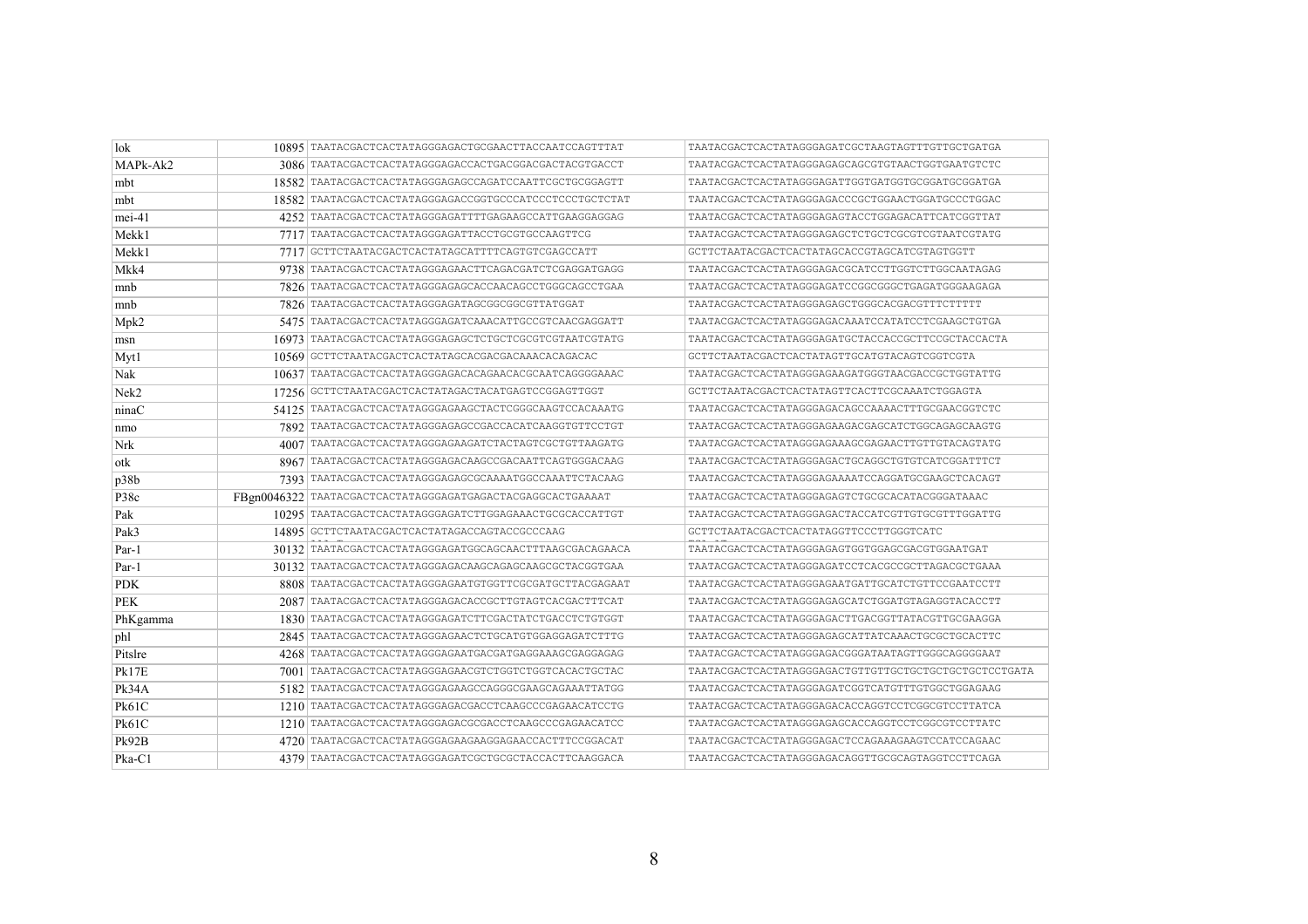| $P$ ka-C2       |      | 12066 TAATACGACTCACTATAGGGAGACAACGGAAGTTTCGGCACTGTGATG     | TAATACGACTCACTATAGGGAGACCACCAGTCCACCGATTTGTTGTAG       |
|-----------------|------|------------------------------------------------------------|--------------------------------------------------------|
| $PKA-C3$        |      | 6117 TAATACGACTCACTATAGGGAGAGCCCGCTTCTGCACGCCTTTGTCATC     | TAATACGACTCACTATAGGGAGAACTCGTCGTCGTCCTCCTCGTCATCGGTTTC |
| Pkc53E          |      | 6622 TAATACGACTCACTATAGGGAGATGGACCGTTTGTTCTTTGTAATGGA      |                                                        |
| Pkc53E          |      | 6622 TAATACGACTCACTATAGGGAGACACCTTTCCTGGTCCAATTACACTC      | TAATACGACTCACTATAGGGAGACTTTGCTCAGGCTCTTTGGATAGGA       |
| Pkc98E          |      | 1954 TAATACGACTCACTATAGGGAGACGAAGCAGATGGCCGAGATACTCAG      | TAATACGACTCACTATAGGGAGAAACGCAGTCAGGAAGGGATGGTTGG       |
| PKCdelta        |      | 10524 TAATACGACTCACTATAGGGAGAAGCCCGAGAAGCCCGTGACT          | TAATACGACTCACTATAGGGAGATGCGTTCGATGAGCGTGGAG            |
| Pkg21D          |      | 3324 TAATACGACTCACTATAGGGAGACAGACGTTCTGGAGCTGGAGTTCTA      | TAATACGACTCACTATAGGGAGAGGCAAAGATATCCACGCGATCCTGA       |
| pll             |      | 5974 TAATACGACTCACTATAGGGAGAACGTTAGCGAGGATCTGCACAAGTA      | TAATACGACTCACTATAGGGAGAGCTTACCACCTTTGATGCTGTATCC       |
| png             |      | 11420 GCTTCTAATACGACTCACTATAGGGAACTGGGTGACTCTAAGCTG        | GCTTCTAATACGACTCACTATAGACTCGAGTCCCACTACCATGTC          |
| Polo            |      | 12306 TAATACGACTCACTATAGGGAGAGGAGTTCGAATGCCGCTACTACATT     | TAATACGACTCACTATAGGGAGATCAGACAAGAGCTGGGCAAGAACAT       |
| Polo            |      | 12306 TAATACGACTCACTATAGGGAGACGTTCTCCGCTTTGTGCTTGGTTTTCGTG | TAATACGACTCACTATAGGGAGACGCTTGTAGGTTTTCCGCTGGTTGATGTCG  |
| PR <sub>2</sub> |      | 3969 TAATACGACTCACTATAGGGAGAACGAGAACATGCCGACAGTGGGTAA      | TAATACGACTCACTATAGGGAGAGTTTCGGCAACGGACTTCCTGTTCA       |
| put             |      | 7904 TAATACGACTCACTATAGGGAGAACGAGGCTGAGATAACAAACTCATC      | TAATACGACTCACTATAGGGAGACTGGAATATCATGGCCAAACCAAAG       |
| Pvr             | 8222 | TAATACGACTCACTATAGGGAGATACAACGTTCAGGAATATGCCAATC           | TAATACGACTCACTATAGGGAGAGTATATGCGTTCCACACTCAACTTT       |
| Pvr             |      | 8222 TAATACGACTCACTATAGGGAGACCCTGCAAGAGCGCCATTATCCTG       | TAATACGACTCACTATAGGGAGACTCTGTGTCCGGCATGGCTGGTTTA       |
| Ret             |      | 14396   TAATACGACTCACTATAGGGAGATGACTACCGCTCACCAAACTCAAGT   | TAATACGACTCACTATAGGGAGAGGGTCCATTATCATTGCGATCCAGT       |
| Ret             |      | 14396 TAATACGACTCACTATAGGGAGAAGTTGCGAACTGAAGGTCAAGTCTC     | TAATACGACTCACTATAGGGAGACATTCGAAACCGGCCACATTTAGGA       |
| r1              |      | 12559   TAATACGACTCACTATAGGGAGAGGCTGCCAAAAGACTGATGTA       | TAATACGACTCACTATAGGGAGAGGAAGGAAACCGCAAGATA             |
| rok             |      | 9774 GCTTCTAATACGACTCACTATAGTGCGTCAACACAACTA               | GCTTCTAATACGACTCACTATAGTTGTTCGCGACACATA                |
| Ror             |      | 4926 TAATACGACTCACTATAGGGAGACTTTGCCCAGCTTGTGTTTCAGTTCA     |                                                        |
| S6k             |      | 10539 TAATACGACTCACTATAGGGAGAAAAGGTGGTTATGGCAAAGTATTTC     | TAATACGACTCACTATAGGGAGAAAAATTTCAGGTGCCATGTACTCAA       |
| S6kII           |      | 17596   TAATACGACTCACTATAGGGAGAATTTTGCCGCTGATTGGTGGAGTTT   | TAATACGACTCACTATAGGGAGACAGCAGGAATAGGAGCTATACTATG       |
| <b>SAK</b>      |      | 7186 TAATACGACTCACTATAGGGAGACGCTATATGAACCACATCGCCAGAC      | TAATACGACTCACTATAGGGAGAAACATAAAGGGATGGCAGAGAACAG       |
| <b>SAK</b>      |      | 7186   TAATACGACTCACTATAGGGAGAATACGGGAGGAATTTAAGCAAGTC     | TAATACGACTCACTATAGGGAGATTATAACGCGTCGGAAGCAGTCT         |
| <b>SAX</b>      |      | 1891 TAATACGACTCACTATAGGGAGACGCGATGCCGATGGTCAGGTGCAGGAG    | TAATACGACTCACTATAGGGAGACCTCGTCCAATGCACTCGATCAGGG       |
| sev             |      | 18085   TAATACGACTCACTATAGGGAGATGCAGAGTTTATTGGCGAACTGGAC   | TAATACGACTCACTATAGGGAGAAAGCTTCCAGCATGCAGACGGATTA       |
| sgg             |      | 2621 TAATACGACTCACTATAGGGAGAATGCCAAGCCGAAGAACCGACTTTT      | TAATACGACTCACTATAGGGAGACATCATCCACATCCTCTTGCACATC       |
| shark           |      | 18247 TAATACGACTCACTATAGGGAGACAGTAGCTCAATGTTCAACACTCTG     | TAATACGACTCACTATAGGGAGAATGAAGATAGCTGGCCATCTCACTT       |
| Slob            |      |                                                            | TAATACGACTCACTATAGGGAGAACCGAGGCATCTGTGACAAGAAACC       |
| slpr            |      | 2272 GCTTCTAATACGACTCACTATAGCTCACCGTCCATTGCTTCTAC          | GCTTCTAATACGACTCACTATAGGCACAACTGGGACTTTAGCAT           |
| slpr            |      |                                                            | TAATACGACTCACTATAGGGAGATCCACCAGCCCACATCGCCAGACACC      |
| smi35A          |      | 4551 TAATACGACTCACTATAGGGAGACCTGCAGCGTTGCTTGGAGTGGGAT      | TAATACGACTCACTATAGGGAGATTTCCTGGTGGCCGCTGACGAGACA       |
| SNF1A           |      | 3051   TAATACGACTCACTATAGGGAGATGTGAAGCACGGCAAGCTGCAGGAG    | TAATACGACTCACTATAGGGAGAGTAGGCCGGGAGGTCCTTTTGGAAC       |
| Src42A          |      | 7873 TAATACGACTCACTATAGGGAGAAGAACCGTGGTACTTCCGCAAAATC      | TAATACGACTCACTATAGGGAGACATGATCTGGGCTTCCGCTAAGAAA       |
| Src64B          |      | 7524 TAATACGACTCACTATAGGGAGAAGGAGTACATGTCCAAGGGCAGTCT      | TAATACGACTCACTATAGGGAGAGCACTGGAGCAGCAGCTGATAAATG       |
| <b>SRPK</b>     |      | 8174 TAATACGACTCACTATAGGGAGATCGAATTCAACGCTGCCAACACCTC      | TAATACGACTCACTATAGGGAGAGGGCGTAAGGAACGAAGCGAATGAC       |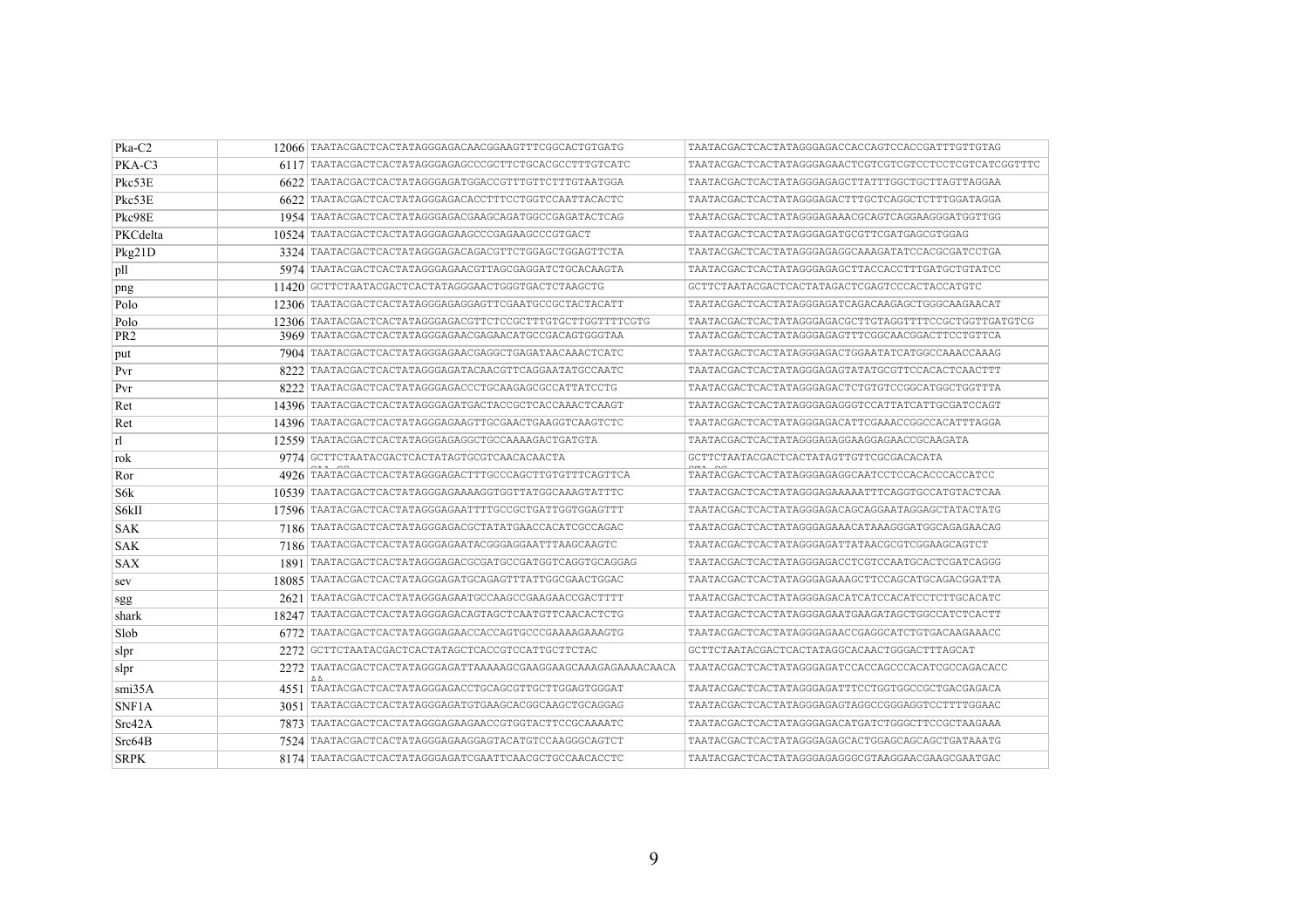| Strn-Mlck         |        | 8304 TAATACGACTCACTATAGGGAGATTCAGTGGTTTAAGGACAGCATTGA  | TAATACGACTCACTATAGGGAGACAGGAAGCATGAAATCTTAACCTTG      |
|-------------------|--------|--------------------------------------------------------|-------------------------------------------------------|
| Taf250            | 17603. | TAATACGACTCACTATAGGGAGAGCGGTTCGGGCCTGCACAGATTTGGTAT    | TAATACGACTCACTATAGGGAGATTTGCTGGGCCTTTTTGCTTGATGCTC    |
| Tak1              | 1388   | TAATACGACTCACTATAGGGAGACGACGTGGAGGCGAATGGCTTTGAT       | TAATACGACTCACTATAGGGAGACTGCTTCTGTTCGCGCTCGGTTCGGTCCAT |
| Tak <sub>12</sub> | 4803   | GCTTCTAATACGACTCACTATAGCAGCCGAAAGCAGTAATTCAT           | GCTTCTAATACGACTCACTATAGTTGCCTTCATTAATAGCCATGT         |
| Tie               | 7525   | TAATACGACTCACTATAGGGAGATTGGTGGGGCAGAGAAAGAGGAG         | TAATACGACTCACTATAGGGAGAGTCGCCGGCGGTCGCATTCAACTG       |
| tkv               | 14026  | TAATACGACTCACTATAGGGAGAGAACCATTGCCAAGCAGATTCAGAT       | TAATACGACTCACTATAGGGAGATGAATGACATCCAGTTCCGAGTTGT      |
| tor               | 1389   | TAATACGACTCACTATAGGGAGACGGTTTGACGTTGGACAAGGTTCAT       | TAATACGACTCACTATAGGGAGACATCTGGTTGCTAAAACGAGTGGAG      |
| <b>TOR</b>        | 5092   | TAATACGACTCACTATAGGGAGAGGCGCACTCGAATGCTTTGAAAAGG       | TAATACGACTCACTATAGGGAGAGCTGACTTGGAAGCGACTGTTAGAG      |
| trbl              | 5408   | TAATACGACTCACTATAGGGAGACAAGCTCATCCAACAGCGTTATCTG       | TAATACGACTCACTATAGGGAGAAAGTAGAACCGCTTGAGCTTGAGGT      |
| trc               | 8637   | TAATACGACTCACTATAGGGAGAAGAACTACTACAGCAACCTGGTGAC       | TAATACGACTCACTATAGGGAGAGCCGTCTCACTGATATAGAACTGTG      |
| trc               | 8637   | TAATACGACTCACTATAGGGAGAATGAGCAGCAGAACGCAGGAC           | TAATACGACTCACTATAGGGAGATCGCTTCAGCCGGAGATACT           |
| twf               | 3172   | TAATACGACTCACTATAGGGAGATCGGATCAGCATACATCACAGAGGA       | TAATACGACTCACTATAGGGAGAGAGAAAAGGAGCCTTACAGCTTGAG      |
| wee               | 44881  | TAATACGACTCACTATAGGGAGAGATAGAGGGCCTACGCTATATTCAT       | TAATACGACTCACTATAGGGAGAATATAGACTGCGAAGTGGGCCTCTT      |
| wee               | 4488   | TAATACGACTCACTATAGGGAGAGCATCGGGTACGGCCACATTATTA        | TAATACGACTCACTATAGGGAGACGCCCCCTTCTTTGCCTATCTTAC       |
| wit               | 107761 | TAATACGACTCACTATAGGGAGACAGATACCTCTAGCTGCCTTGGAAC       | TAATACGACTCACTATAGGGAGACGGAGGTTTATCGAGGCGAGGATTA      |
| wts               |        | 12072 TAATACGACTCACTATAGGGAGAAACAGCAACTGCAGGCCTTGAGGGT | TAATACGACTCACTATAGGGAGAATACGTGCGCTGGCGATACGACTTG      |

# Supplementary Table 2- List of *Drosophila* protein kinase regulators studied in this work and primers used to synthesize dsRNA. All primers led to the synthesis of a single band of dsRNA. Name and CG number are indicated.

| <b>NAME</b>   | $_{\rm CG}$ | <b>FORWARD SEQUENCE</b>                                    | REVERSE SEQUENCE                                 |
|---------------|-------------|------------------------------------------------------------|--------------------------------------------------|
| CkIIbeta      |             | 15224 TAATACGACTCACTATAGGGAGATGGGTCACCTGGTTCTGTGGACTTC     | TAATACGACTCACTATAGGGAGAGACGCTTGGGACGATATTCGGGATG |
| SNF4Agamma    |             | 17299 TAATACGACTCACTATAGGGAGACGCCGCCGAGAAAACCTACAAC        | TAATACGACTCACTATAGGGAGACCGGCGCCCTCTCCTCTTC       |
| PVF1          |             | 7103 TAATACGACTCACTATAGGGAGATGTCCTCTAACGCCATTGAAAACT       | TAATACGACTCACTATAGGGAGAGTGGCGGCGGCGTAGAAGAACC    |
| PVF2          |             | 13780 TAATACGACTCACTATAGGGAGATATCGCGATCGGAGTGCTAAT         | TAATACGACTCACTATAGGGAGAGACCGCTCGATCCTCAAAGTA     |
| PVF3          |             | 13782 TAATACGACTCACTATAGGGAGATGAGACTGCGGCTTGCCTTGATTTTCCTA | TAATACGACTCACTATAGGGAGATGAGACGCCGGTTTCGATGGTGTGC |
| Cyclin E      |             | 3938 TAATACGACTCACTATAGGGAGACGTGCCATTCTCTTGGACTGGTTGA      | TAATACGACTCACTATAGGGAGACTGCCAGCACCGAGTAGGAATAGTT |
| $C$ vclin $D$ |             | 9096 TAATACGACTCACTATAGGGAGATGAGAGTGCGGCGATCCATAGAAT       | TAATACGACTCACTATAGGGAGACTCCAGACACCGATCCGAATACAA  |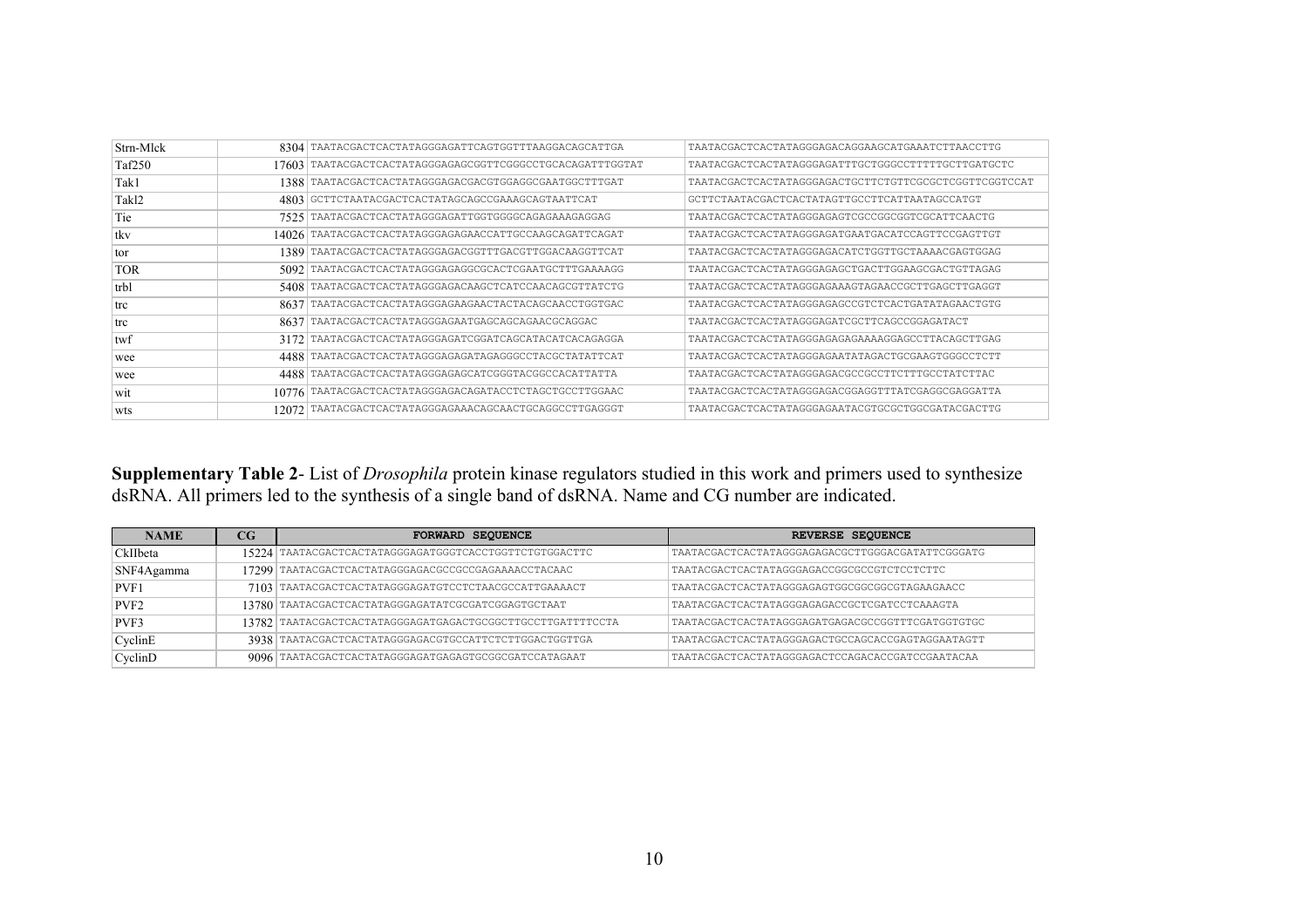| <b>Supplementary Table 3-</b> Codes used for quantitation of mitotic phenotypes. |  |  |  |
|----------------------------------------------------------------------------------|--|--|--|
|                                                                                  |  |  |  |

| <b>Description of phenotype</b>    | Defect code     |
|------------------------------------|-----------------|
| <b>Centrosomal defects</b>         |                 |
| Centrosome number zero             | CN <sub>0</sub> |
| Single centrosome                  | CN1             |
| Centrosome number high<br>$(3-5)$  | <b>CNH</b>      |
| Centrosome number very high $(>5)$ | <b>CNVH</b>     |
| <b>Centrosome Position Defects</b> | <b>CPD</b>      |
| <b>Spindle Defects</b>             |                 |
| Monopolar                          | <b>SMO</b>      |
| Tripolar                           | <b>STR</b>      |
| Multipolar                         | SMP             |
| Multipolar Cytokinesis             | <b>MC</b>       |
| Abnormal                           | AS              |
| <b>Branched</b>                    | <b>SBR</b>      |
| Splayed pole                       | <b>SSP</b>      |
| No astral microtubules             | <b>NAS</b>      |
| Central Spindle defects            | <b>CSD</b>      |
| <b>Chromosome defects</b>          |                 |
| Chromosome condensation defect     | <b>CRCD</b>     |
| Chromosome number high             | <b>CRNH</b>     |
| Lagging chromatids                 | <b>CRLC</b>     |
| Chromosome alignment defect        | <b>CRAD</b>     |
| Chromosome segregation defects     | <b>CRSD</b>     |
| <b>Uneven DNA</b>                  | UD              |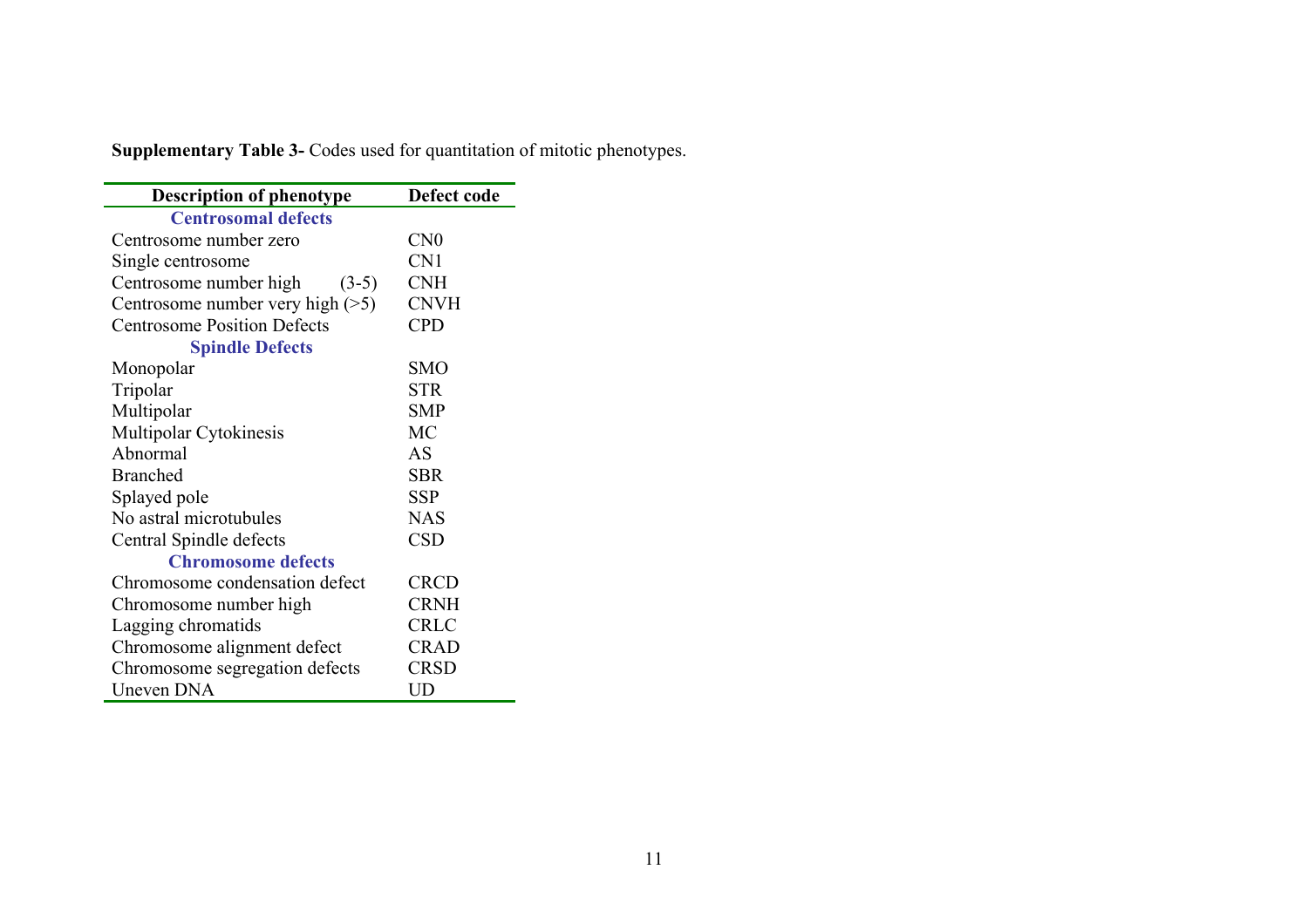

**Supplementary Figure 1- Screening protocol. a)** A protein kinase (PK) data set of 228 protein kinases was defined based on Morrison et al (2000), Manning et al (2002) and FlyBase (Supplemental Table 1). **b)** PCR primers specific for each PK were designed with a T7 RNA polymerase overhang (Supplementary Table 1). PCR fragments were generated (average 500bp) from either *Drosophila* genomic DNA or cDNA. These templates were transcribed to generate dsRNA. **c**) *Drosophila* S2 cells were transfected as previously described<sup>8,9</sup>. *GFP* and *polo* dsRNAs were used as negative and positive controls. After 72 hours cells were harvested, fixed and stained for FACS analysis (DNA content (FL2; propidium iodide) and cell size (Forward Light Scatter)) **(d)** and immunocytochemistry **(e-f)** Mitotic defects were quantitated blindly by fluorescence microscopy and statistically analysed. 1000-3000 cells were scored per slide (comprising at least 60 mitotic cells). Cells were categorised according to phase of mitosis and to centrosome, spindle and DNA morphology (we defined 20 potential mitotic phenotypic abnormalities, coded to facilitate computer analysis of the data; see Supplementary Tables 3 and 4). We considered how to counter artifacts that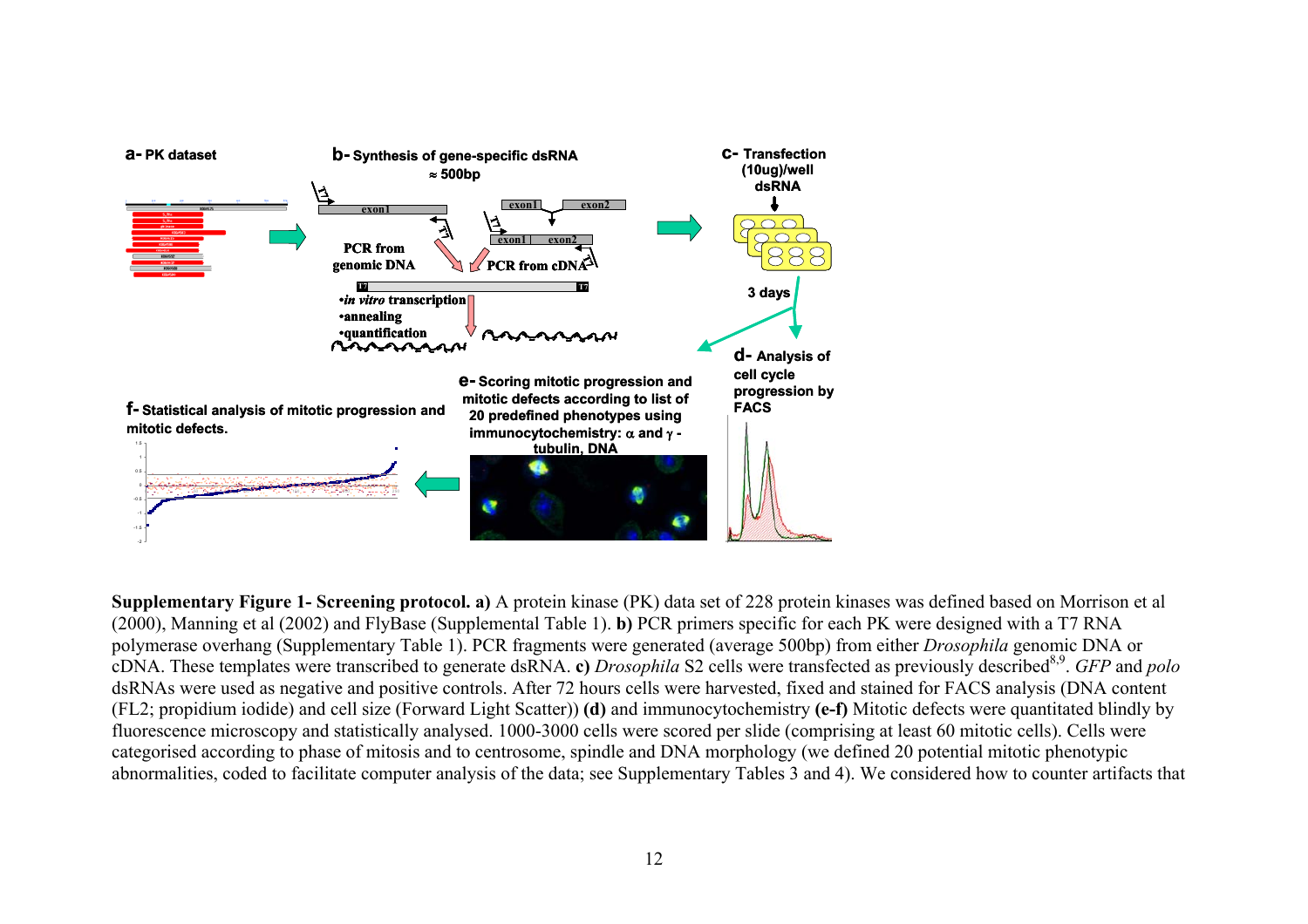might arise in such a survey. To avoid scoring background cell cycle defects in the S2 line<sup>10</sup> we were conservative in the definition of phenotypes and only considered as positives those kinases that consistently showed a FACS phenotype in 3-6 independent experiments or a quantitative mitotic phenotype in 2 independent experiments. The second possible artifact is lack of specificity and effectiveness of the technique. In *Drosophila* cells RNAi does not seem to present the same problems regarding specificity and effectiveness that mammalian systems do<sup>11</sup>. However, as a check on specificity, we have used different primer pairs to produce dsRNA for a quarter of the kinases that showed a cell cycle phenotype and were able to replicate our results. Additionally, in the case of CDK4, SNF1a, CKIIα and Pvr kinases, we also carried out RNAi with positive regulators of their activity and found similar phenotypes (see main text). It is also our experience that RNAi is usually highly effective in cultured *Drosophila* cells and this was confirmed by our ability to identify the majority of known cell cycle kinases. We also considered whether some kinases might be not expressed in S2 cells leading us to miss cell cycle functions. However, there is very little redundancy of kinases in the *Drosophila* genome and we would expect the majority of cell cycle kinases to be expressed in these cells.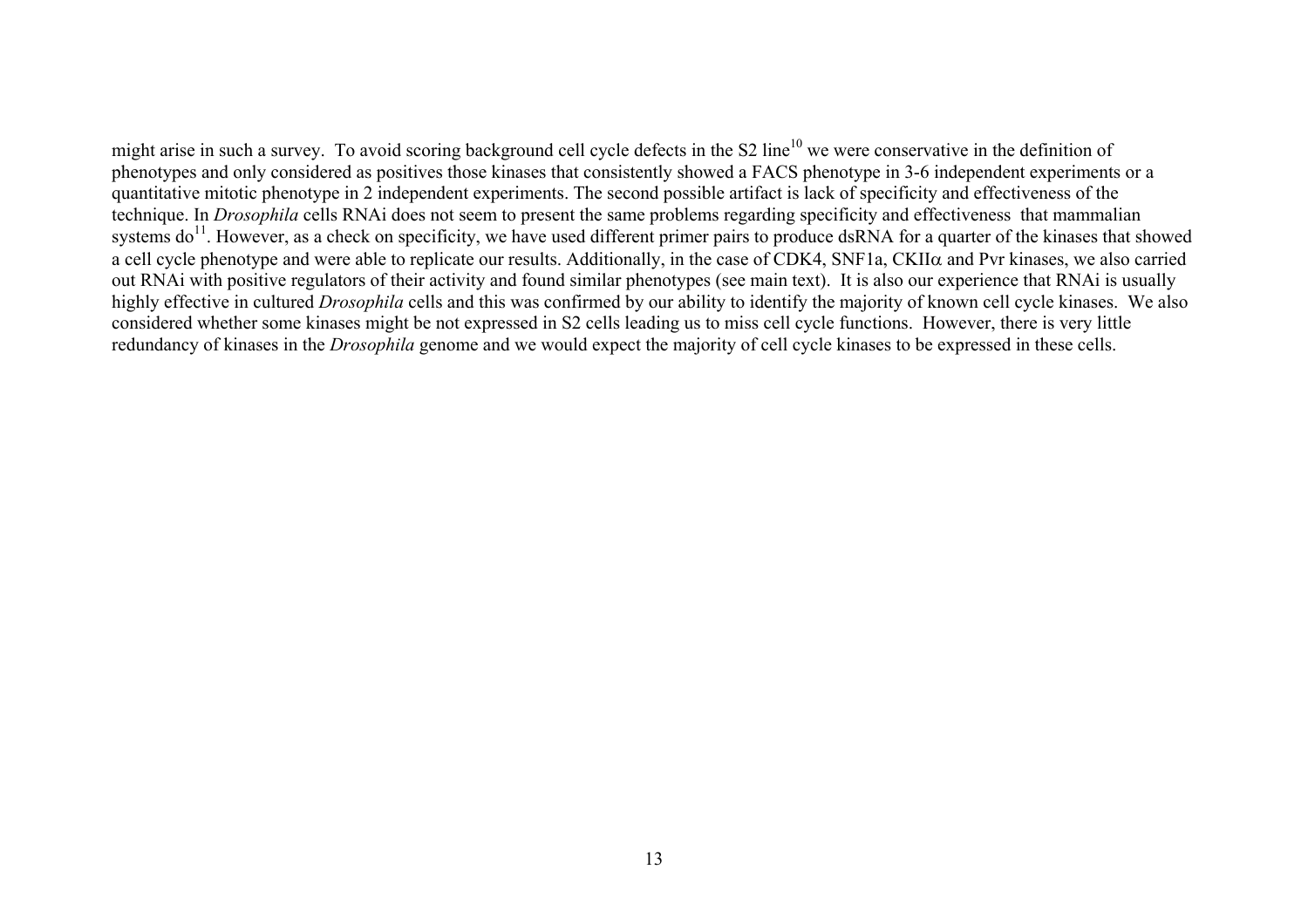

**Supplementary Figure 2**-**RNAi of regulators gives similar phenotypes to depletion of the kinases.** The examples each show a control FACS profile in black (cells transfected with dsRNA for *GFP*) and sample profile in red. a) and b) Depletion of CDK4 gives rise to an increase in the percentage of cells in G1 relative to G2, with a small but consistent increase in cell size. An increase in cell size was also observed after depletion of cyclin D, a regulator of CDK4 activity. c) Depletion of both SNF1a and its regulatory partner SNF4γ gives rise to a consistent increase in the population of cells with S phase DNA content.